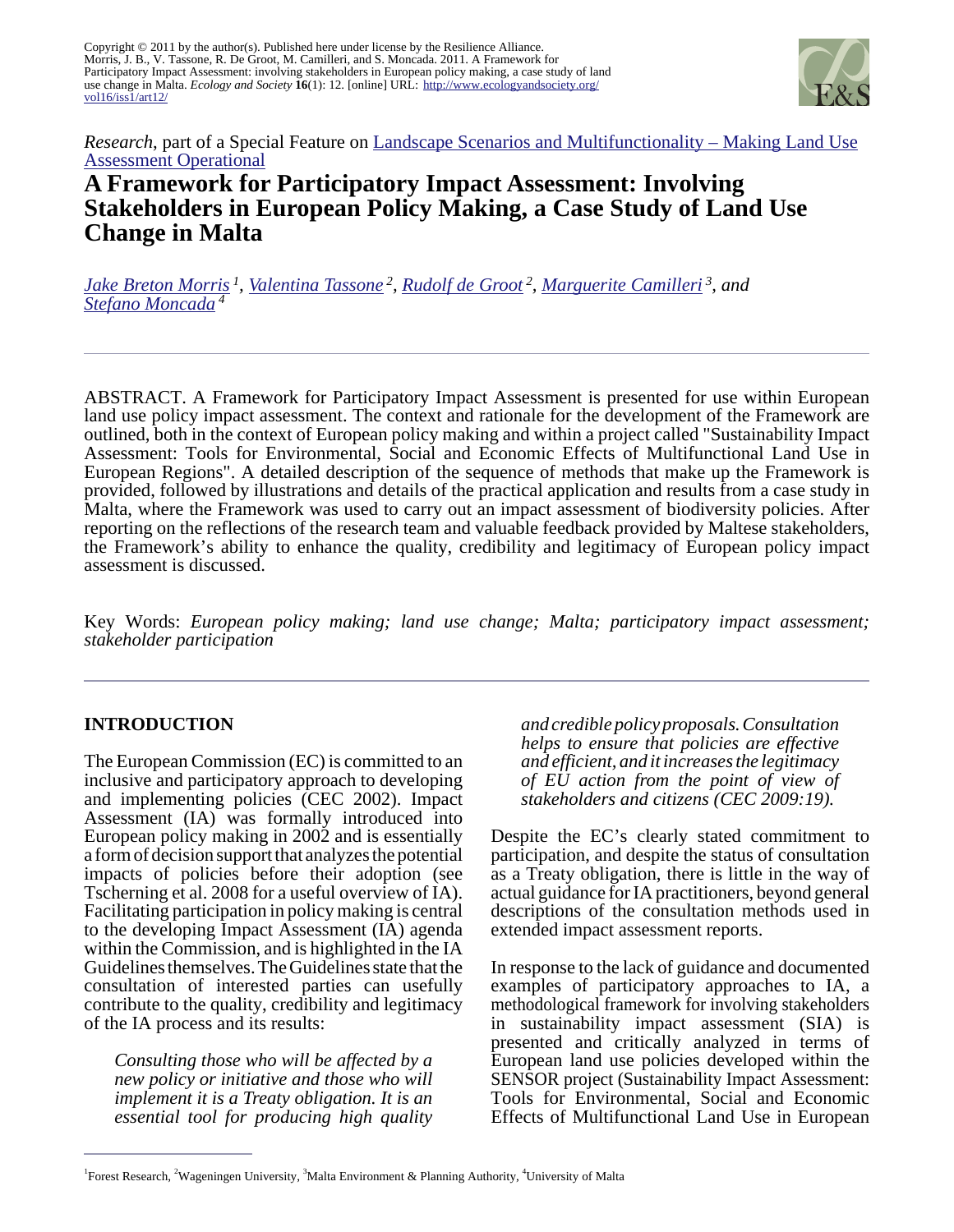Regions), an Integrated Project funded under the EC's sixth Framework Programme. A "Framework for Participatory Impact Assessment" (FoPIA) is presented, which is a structured set of sequenced research methods that, collectively, facilitate the involvement of national, regional and local stakeholders in assessments of European land use policy impacts at the case study level. The FoPIA was developed and tested through a structured program of research in the SENSOR project's case study regions. To ensure sensitivity to criteria of sustainability appropriate not only at the European level, but also at regional and local levels, SENSOR partners engaged in a range of research activities in so-called Sensitive Area Case Studies (SACS), as follows: The Maltese Archipelago (Malta), Eisenwurzen (Austria), The High Tatras (Slovakia), Silesia (Poland), Western Estonia Coastal Zone and Saaremaa Island (Estonia), Valais (Switzerland), Saxony Lusatia (Germany). The deployment of the FoPIA to assess the sustainability impacts of biodiversity policy in Malta is used both to illustrate the framework of methods, and to critically assess the contribution in terms of the quality, credibility and legitimacy of the outputs of this worked example of a participatory approach to SIA.

By way of orientation, it should be recognized that the FoPIA complements a model-based Sustainability Impact Assessment Tool (SIAT), also developed within the project (Sieber et al. 2008). It is envisaged that the SIAT will be used to conduct "quick-scan" assessments of policy impacts across Europe to highlight areas or issues of significant impact that warrant further, more detailed investigation. The FoPIA could then be deployed in these selected areas to cross-check SIAT outputs by involving stakeholders in a parallel, deliberative assessment of the same policy, but focusing on a specific region or regions.

### **METHODS**

The FoPIA is designed to enable assessments of policy impacts that are sensitive to national, regional and local sustainability priorities by harnessing the knowledge and expertise of national, regional and local stakeholders who play a central role in the analytical process. The analysis of specific sustainability problems gives rise to realistic national and regional policy and land use change scenarios. Within SENSOR, scenarios refer to possible changes in European policy in response to

perceived sustainability problems (Kuhlman 2008). Scenarios can involve combinations of policy instruments, such as legislation, subsidies or taxes that are identified in the description of a policy case. Scenarios are the subject of a SIA and the impacts of each scenario are analyzed through comparisons with a counterfactual, or baseline scenario, reflecting the situation in which the policy is not implemented. These scenarios are then the subject of the SIA, involving the selection and analysis of sustainability criteria and indicators that reflect key issues related to sustainable land use in the case study region. The analysis of impacts and the setting<br>of sustainability limits are informed by of sustainability limits are informed by stakeholders' knowledge of the current, regional status of economic, social and environmental systems.

The FoPIA is structured around the five elements within the European Environment Agency's Driver-Pressure-State-Impact-Response (DPSIR) framework (EEA 1999). Within SENSOR and so for the FoPIA, driver refers to the sustainability problems and issues that motivate a policy response, pressure to the changes in land use brought about by a change in policy, state and impact to the resulting changes in social, environmental and economic systems, as represented by changes in sustainability indicator values that are, in turn, compared with sustainability thresholds or limits. Response refers to the decisions made by the policy makers informed by the technical outputs of the assessment and so would, conventionally, lie outside the remit of an (S)IA tool. Indeed, the model-based SIAT presents changes in indicator values driven by changes in policy and land use, and indicates where impacts go beyond sustainability thresholds, but offers no guidance to the end user to inform the interpretation of these outputs, or to help shape the policy decisions that flow from them.

In contrast, however, and in keeping with developments in participatory methods designed precisely to involve stakeholders in decision making (see, for example, Costanza and Ruth 1998, Mayer and Geurts 1998, Van Asselt and Rijkens-Klomp 2002, Kasemir et al. 2003), the FoPIA uses the analysis of sustainability criteria precisely in order to engage with and inform the decision making that proceeds from the SIA. Building the analysis of criteria into the core functionality of the FoPIA stems from a recognition of the need to explore the values and preferences at play in processes of problem definition and policy decision making.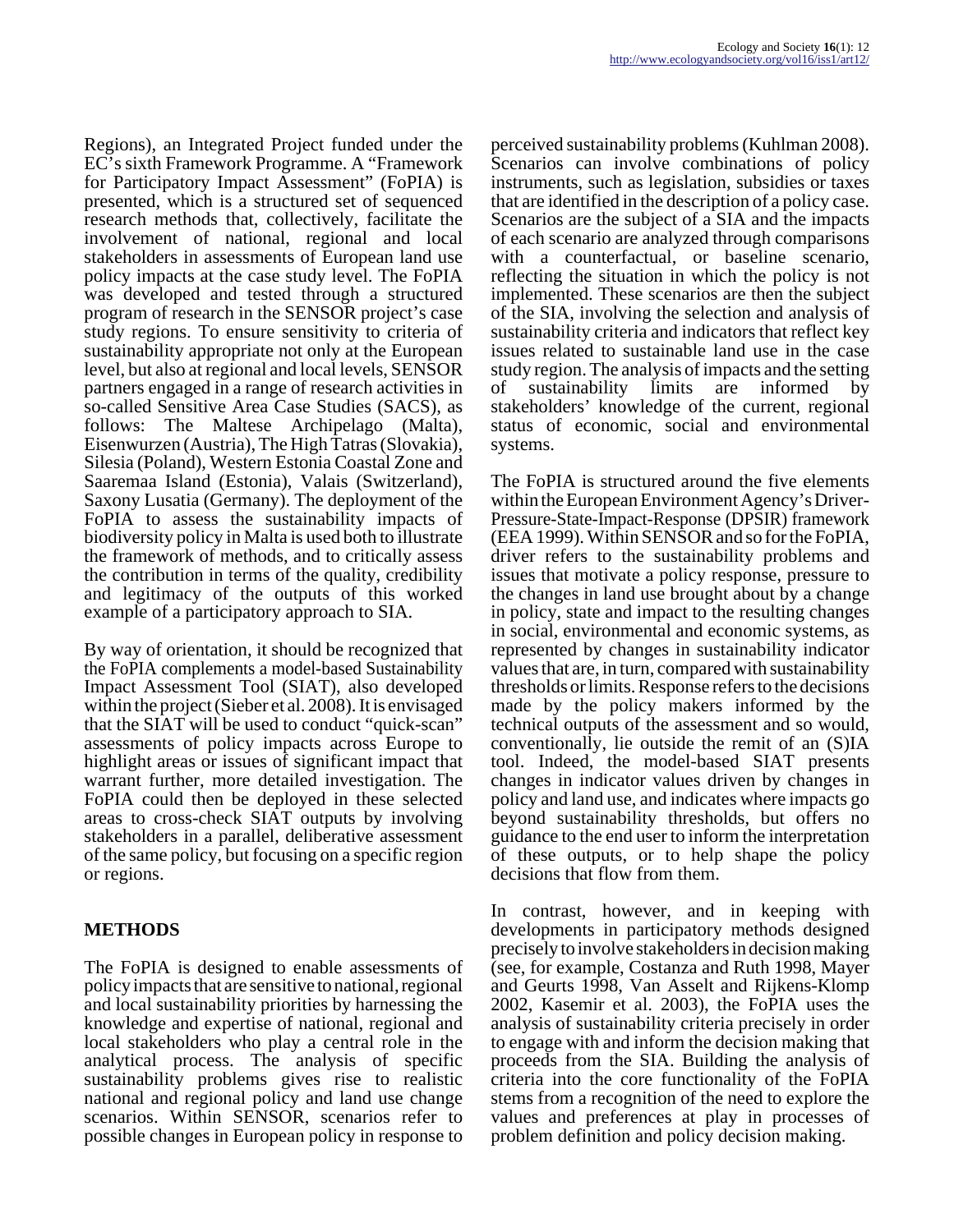Two principal stakeholder research phases constitute the FoPIA: Defining policy scenarios (Phase 1), and conducting a SIA of each scenario (Phase 2). Phase 1 involves the use of semistructured interviews with individual stakeholders, and in Phase 2 these stakeholders are brought together to participate in a SIA workshop.

Phase 1 starts with an examination of the national interpretations and implementations of the European policy in question as structured by perceptions of key sustainability issues and problems. This involves the use of semi-structured interviews with policy makers operating at the national level and responding to EU policy directives and targets. These are typically representatives of competent government departments and members of the working groups and advisory panels set up to assist with the policy design process. A second round of interviews with regional stakeholders focuses on the land use changes that are driven by the policy change. These stakeholders are representatives of the regional offices of government departments, those involved in spatial planning and decision making, local government employees, representatives of relevant land use sectors, landowner interest groups and associations, and landowners. Interviewees are selected on the basis of snowball sampling and are recruited by email or telephone. Each interview follows a topic guide, with questions relating to national and regional sustainability issues, policy design and implementation, and land use change. The interviews are recorded, transcribed and analyzed using a content analysis approach involving the identification of key themes. This analysis provides the basis for drafting provisional policy scenarios that are then taken forward to the SIA workshop (Phase 2).

Phase 2 involves the convening of a SIA workshop, bringing together all the stakeholders from Phase 1. During the workshop the stakeholders carry out an analysis of sustainability criteria and an assessment of the changes in the corresponding social, environmental and economic indicators that would result from implementing the proposed policy scenarios. New indicator values are then compared with sustainability limits set by the stakeholders. Finally, criteria are reassessed to elicit stakeholder preferences for the scenarios. Workshops are held at a convenient location within the case study region,

usually in a hotel that provides adequate meeting facilities. Workshops typically last a whole day making it impractical to record and transcribe the discussions. However, detailed notes are kept by an appointed member of the research team and are later analyzed using a content analysis approach.

The FoPIA's logical flow, from problem definition through policy scenario development, the analysis of criteria, impact assessment using indicators, sustainability impact assessment comparing impacts with limits, to elicitation of preferences, and the central role of stakeholders in driving the analysis in each of the sequenced steps is illustrated in Figure 1. A detailed description of the analytical process is provided.

### **Phase 1: Define policy scenarios**

European member states are free to negotiate their own respective commitments and obligations to each of the indicative targets or standards set by the EC during the centralized policy drafting process. Furthermore, each member state is free to implement policies of its own design to deliver on its obligations. Changes in land use at national and regional levels and the consequent social, economic and environmental impacts of a European policy, therefore, will depend on this decentralized process of policy design. Within SENSOR this problem is overcome, as is customarily done in IA, by drafting policy scenarios and making the assumption that these will be adopted and implemented uniformly across all member states. In order to ensure sensitivity to national, regional and local sustainability priorities, and thereby enhancing the accuracy of the ensuing SIA process, the FoPIA sets out to identify where divergences from this centrally designed policy occur and to produce nationally and regionally relevant policy scenarios.

Semi-structured interviews are conducted with national and regional-level policy makers and experts over a one week period of intensive fieldwork. During this time national policy documentation is also reviewed to analyze policy objectives and proposed instruments. This is followed by a second week of fieldwork involving interviews with stakeholders from the case study area to analyze the likely land use changes resulting from the scenarios.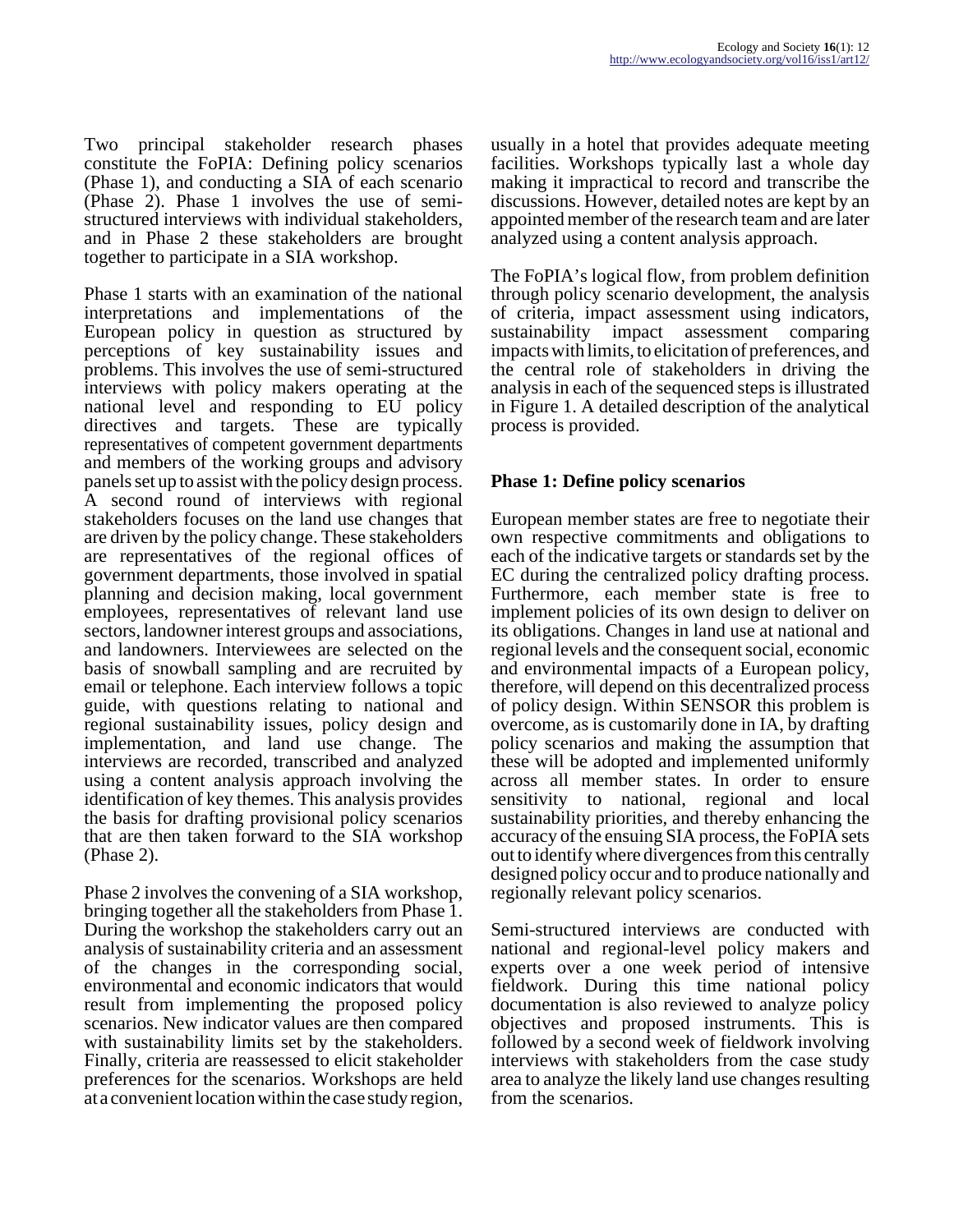

# **Fig. 1**. Logical structure of the Framework for Participatory Impact Assessment (FoPIA)

### **Phase 2: Define and analyze criteria**

At the start of the SIA workshop the research team summarizes the findings from the Phase 1 interviews and presents provisional policy scenarios. These are then discussed by the stakeholders and, upon agreement, can be adjusted to reflect any recent developments in policy formulation. The next task is to define and assess the relative importance of a number of key sustainability criteria related to regional land use. This process involves a moderated discussion, followed by a simple scoring exercise, followed by further discussion to agree criteria scores.

To initiate discussion on sustainability criteria, nine "Land Use Functions"<sup>[1]</sup> (LUF) are presented by the workshop moderator (see Table 1). The LUFs facilitate the identification of those key social, economic, and environmental functions of the land that may be damaged or enhanced under a given policy scenario. The stakeholder group is then invited to discuss and refine them so that each most adequately reflects a corresponding sustainability issue. Changes to the definition of each LUF are recorded, yielding an agreed upon list of nine "Land Use Function Criteria" (LUFC).

The group then carries out a simple scoring exercise in which individual stakeholders give a score to each

LUFC in accordance with their views about the importance of each criterion for the sustainability of the region. The range of scores is from 1 to 10, where 10 denotes very high importance and 1 denotes low importance. Scores are not exclusive, and can be attributed to more than one LUFC. Participants work independently and attach their scores to each of the posters using a post-it note. Average scores are then calculated by the moderator and written on each poster.

There follows a moderated discussion in which, upon agreement, the participants are able to adjust the average scores. Here the moderator uses variations in individual scores to prompt discussion about possible reasons and explanations. In this way, the group is encouraged to move towards a shared understanding of the relative importance of each of the LUFC in the context of the case study region. Each stakeholder can defend and/or reconsider his or her initial preferences, also taking into account the additional information and views provided by other participants, thereby enabling a process of social learning (Henkens et al. 2007). There follows an interactive and informative discussion on views, values, and goals for sustainability and about the importance given to different environmental, social, and economic factors. Average scores are only adjusted if agreement is reached among all participants.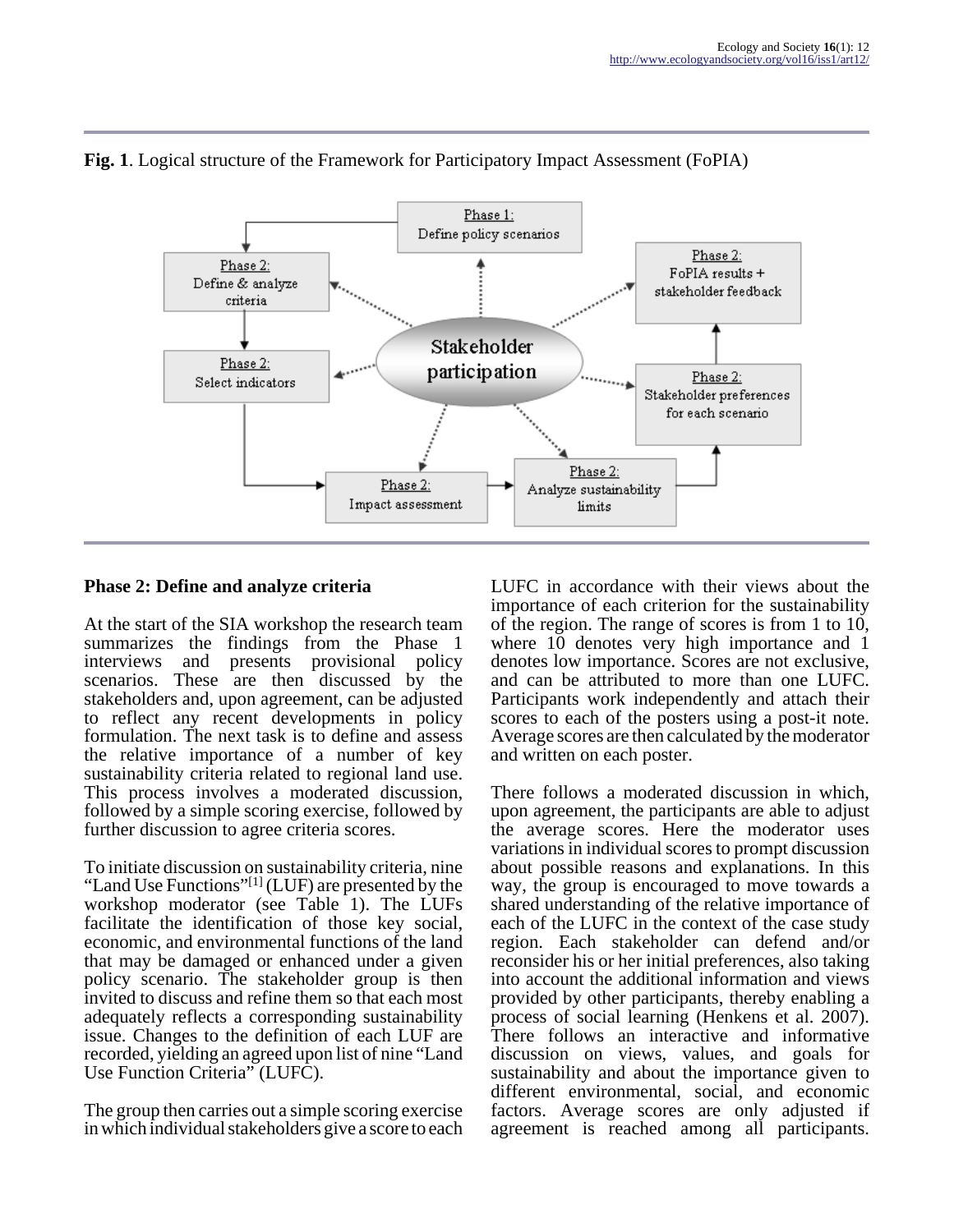#### **Table 1**. Land Use Functions (LUFs)

#### Land Use Functions

#### **Mainly Social LUFs:**

1. Cultural (landscape identity, scenery & cultural heritage): landscape aesthetics and quality and values associated with local culture

2. Human health and recreation (spiritual and physical): access to health and recreational services, and factors that influence service quality

3. Provision of work: employment provision for all in activities based on natural resources, quality of jobs, job security, and location of jobs (constraints, e.g., daily commuting)

#### **Mainly Economic LUFs:**

4. Residential and land independent production: provision of space where residential, social and productive human activity takes place in a concentrated mode. The utilization of the space is largely irreversible due to the nature of the activities

5. Land-based production: provision of land for production activities that do not result in irreversible change, e.g., agriculture, forestry, renewable energy, land-based industries such as mining

6. Transport: provision of space used for roads, railways and public transport services, involving development that is largely irreversible

#### **Mainly Environmental LUFs:**

7. Provision of abiotic resources: the role of land in regulating the supply and quality of air, water and minerals

8. Support & provision of biotic resources: factors affecting the capacity of the land to support biodiversity, in the form of the genetic diversity of organisms and the diversity of habitats

9. Maintenance of ecosystem processes: the role of land in the regulation of ecosystem processes related to the production of food and fibre, the regulation of natural processes related to the hydrological cycle and nutrient cycling, cultural services, and ecological supporting functions such as soil formation

Source: Perez-Soba et al., 2008

Otherwise, differences of opinion and justifications are recorded, but the LUFC keeps its original score. If changes are agreed upon, a new average score is written on the relevant poster. Upon conclusion of the discussion, a preliminary ranking order is presented back to the stakeholder group.

#### **Phase 2: Select indicators**

Following on from the analysis of regionallyspecific sustainability criteria, the next task is to define and agree on a framework of sustainability indicators, which are then used to perform an impact assessment on each of the policy scenarios. These "Land Use Function Criteria Indicators" (LUFCI) are derived from the criteria (LUFC) generated in the previous session, with the aim of linking the analysis of impacts to the sustainability issues identified by the stakeholder group. Through this linked analysis of criteria and indicators, stakeholders not only forecast the impacts of each scenario, but also provide a basis for interpreting the results by displaying the relative importance, in sustainability terms, of each impact.

To initiate discussion, the moderator proposes a list of nine LUFCI, drawn from the indicator framework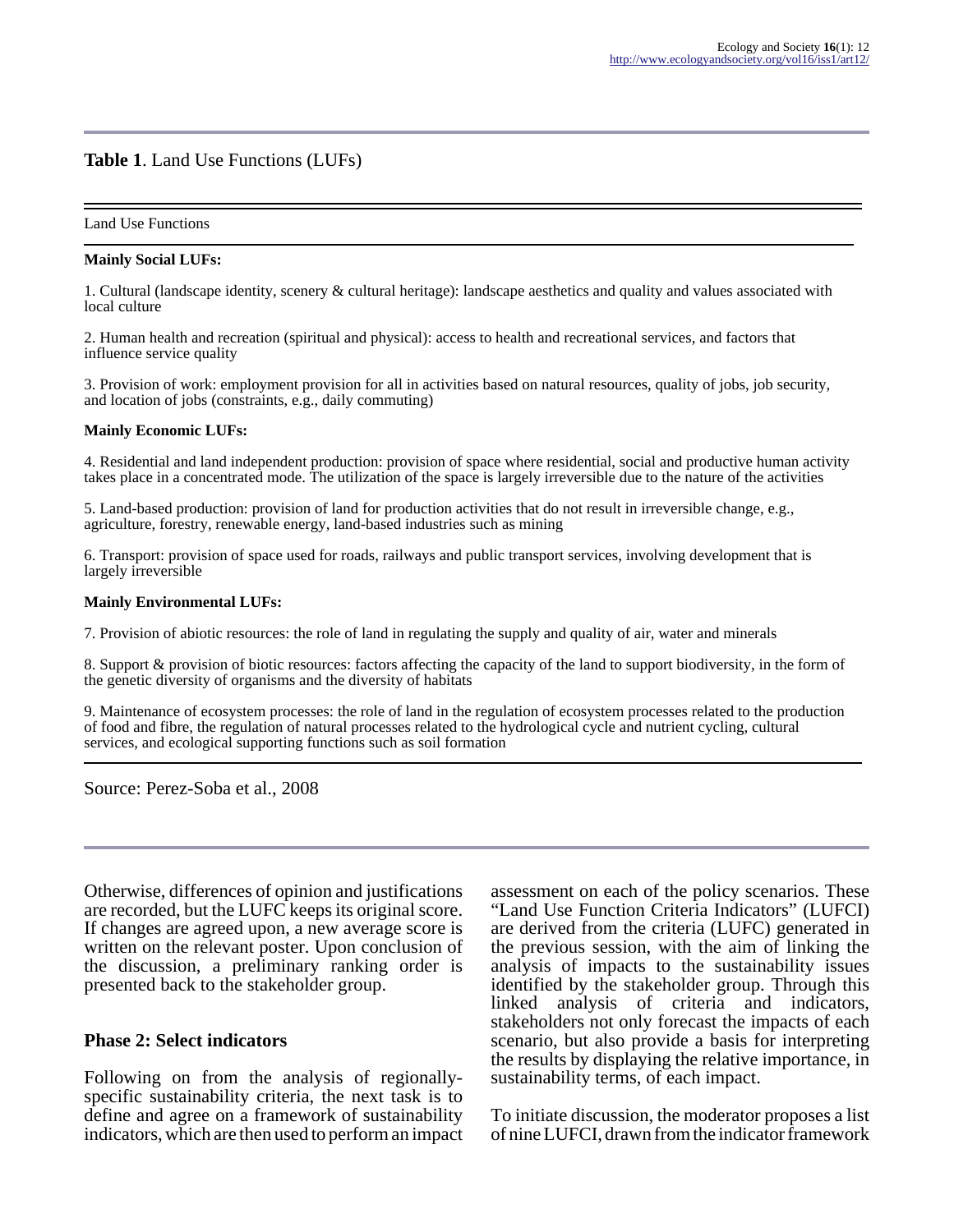developed within the SENSOR project. The LUFCI are presented on posters and expressed as an impact assessment question, thereby clarifying their role in the subsequent exercise. To use an example from Malta, for the LUF "Provision of Work", with corresponding LUFC "Employment generation", the moderator proposed the LUFCI "Employment rate" expressed as the following IA question: "How would the employment rate change under Scenario x?". There follows a moderated discussion during which the participants discuss and refine the provisional list of LUFCI and produce a set of IA questions representing the most adequate measures of change related to the agreed criteria. Suggested changes to indicators and questions are recorded on the posters by the moderator.

### **Phase 2: Impact assessment**

The agreed list of LUFCI is then used to perform an impact assessment on each of the policy scenarios. Working individually, the participants are asked to score each LUFCI for each scenario. Scores are in the range  $-3$  to  $+3$ , where  $-3$  signifies a strong negative impact, and  $+3$  signifies a strong positive impact. Stakeholders are asked to base their predictions of impacts on a timescale of 25 years. On completion of the individual scoring, average impact scores for each scenario on each LUFCI are calculated and recorded. As with the criteria scoring, the group is then asked to discuss the average scores and can make adjustments, on agreement. There follows a structured discussion aimed at exploring the main reasons behind differences of opinion expressed by individuals. Again, the discussion facilitates a process of social learning in which participants draw upon one another's knowledge and experience, and question collectively their individual approaches to each impact assessment question. Upon agreement, adjusted average impact assessment scores are recorded.

# **Phase 2: Analyze sustainability limits**

The next task is to assess the acceptability of the impacts of each of the policy scenarios. To that end, minimum standards, or sustainability "limits" are defined for each LUFCI through a process of individual scoring, followed by group discussion informing changes to average limit scores.

To introduce the concept of sustainability limits, the moderator presents available data relating to the current status of each LUF within the case study region, together with an indicative sustainability limit, using the same scale as the IA scoring exercise from  $-3$  to  $+3$ . The concept of limits is explained as referring to the minimum standards required for the sustained functioning of the LUF. In other words, a limit score of -1 signifies that a slight loss in functionality is sustainable, while a limit score of +3 signifies that only a significant gain in functionality would be sustainable.

The participants are then invited to consider each LUFCI individually, and to decide whether their current status is sustainable or unsustainable. Individuals are then asked to give a score  $(-3 \text{ to } +3)$ which denotes the minimum sustainability standard for that LUFCI. Scores are recorded on each LUFCI poster and averages are calculated. As with previous sessions, the group is then asked to discuss and adjust the average scores.

# **Phase 2: Stakeholder preferences**

The final task of the workshop is to re-analyze the sustainability criteria (LUFC) in light of the impact assessment in order to elicit stakeholder preferences for the policy scenarios. The need to revisit the criteria is highlighted by the trade-offs implied by the positive and negative impacts of some or all of the scenarios. These trade-offs highlight the difficult political decisions to be made in light of the SIA, decisions that can be helped by stakeholders communicating the relative importance of the criteria. To that end the LUFC are rescored, but this time individual participants can only use each score once. In other words, the participants are required to sort the criteria into a ranking order of importance for sustainability.

To introduce the session, the moderator gives a brief summary of the trade-offs implied by the impact assessment scores generated earlier. Participants are then asked to rescore each LUFC from 1 to 9, whereby a score of 9 means most important. Each score can only be given once. As before, averages for each LUFC are calculated, discussed and adjusted. Upon conclusion of the discussion, a final ranking order for the LUFC is presented.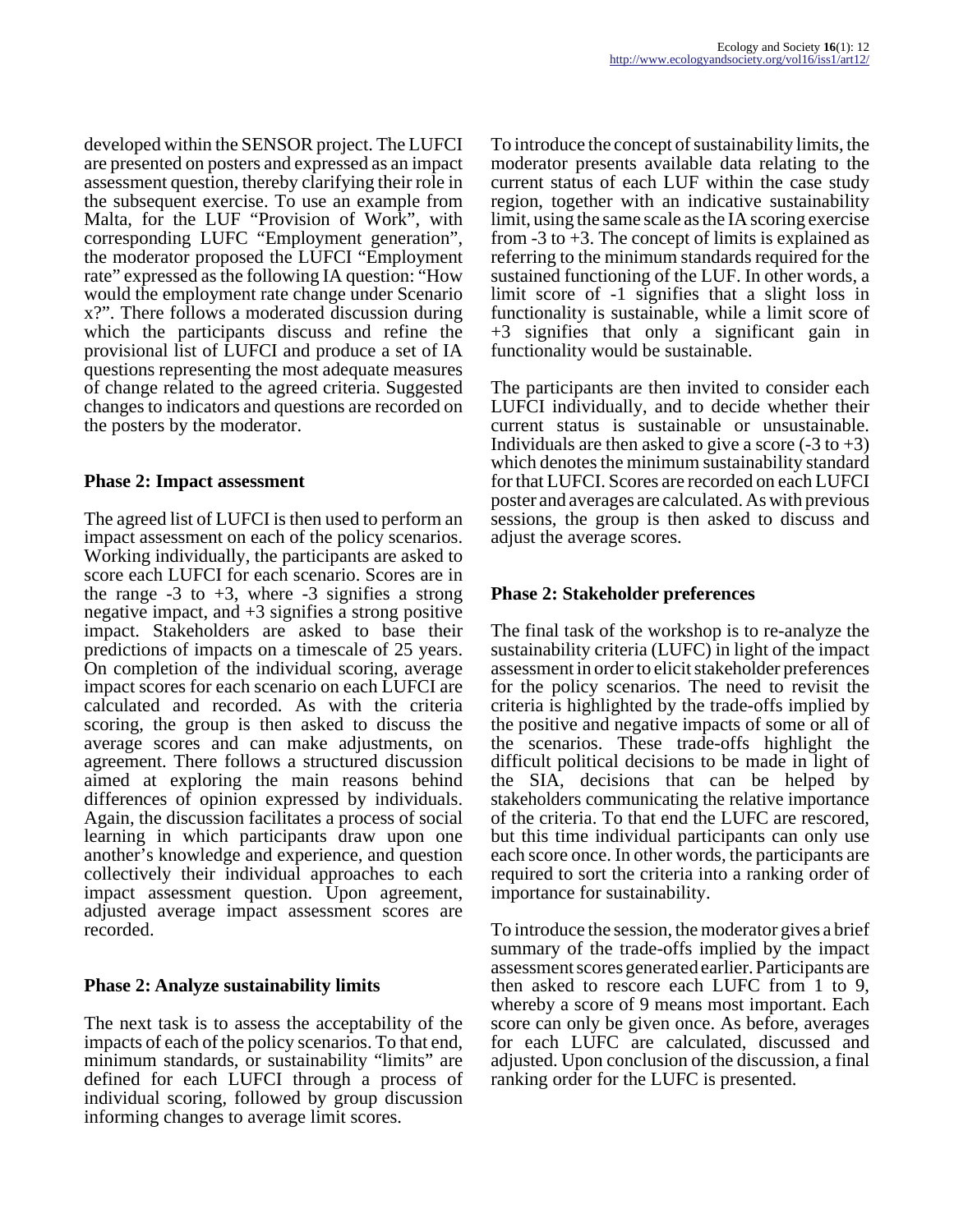#### **Phase 2: FoPIA results and stakeholder feedback**

The final session of the workshop involves a discussion of the process and results of the SIA. This provides the opportunity for participants to reflect, not only on the outputs of the analyses they have performed, but to provide feedback on the various methods, materials and research inputs to the workshop.

The session is initiated by a summary presentation of the workshop results. The precise nature of this presentation will depend on the outputs, but the moderator will typically focus on key elements, such as the impacts on sustainability of each scenario with an emphasis on the trade-offs between gains and losses in functionality, how each scenario performs in relation to important criteria, and comparisons between impacts and sustainability limits. The group is then encouraged to discuss these results and individuals are given the opportunity to highlight aspects of the analysis with which they agree or disagree, and areas in which they need clarification either from the moderator or from other participants.

Finally, the group is given the opportunity to reflect on the analytical process. Here they are encouraged to comment on the various elements within the framework. The moderator may prompt discussion using direct questions related to the scoring exercises, the group discussions, and analytical devices such as the LUF. The group is finally asked to reflect on the FoPIA as a mechanism for involving national, regional and local stakeholders in the process of European policy making, whether they think the process is worthwhile, what they see as the main analytical and political gains, and whether they enjoyed the process.

# **RESULTS**

A major workstream within the SENSOR project involved the implementation and testing of the FoPIA in a number of Sensitive Area Case Studies (SACS). The FoPIA was used to carry out a SIA on two key policy areas, namely biodiversity in Western Estonia and Malta, and bioenergy in Silesia (Poland), Lusatia (Germany) and the High Tatras (Slovakia). The results of the assessment of biodiversity policy in Malta are presented. It should be noted that verbatim quotes from interviews and

workshop discussions are not provided, in accordance with the requests made by the research respondents.

# **Phase 1: Define policy scenarios for Malta**

The eliciting of sustainability issues and indicators for Malta was informed by semi-structured interviews with 32 individuals from a range of public institutions, political parties, trade unions, universities, businesses, and business associations. Interview scripts were used to elicit stakeholders' opinions about the key sustainability issues facing Malta. The most pressing sustainability issues facing Malta were land development, the loss of natural resources, economic competitiveness, and the lack of strong governance.

Follow-up interviews were conducted with biodiversity experts within the Malta Environment and Planning Authority and key stakeholders from the Ministry of Rural Affairs and Environment to discuss potential developments in Maltese biodiversity policy and resulting changes in land use. Reflecting the very restricted nature of land supply in Malta, many interviewees felt that policies to create new protected areas would be impracticable. Rather, existing designations should be brought under tighter management. This should be combined with tighter planning controls over development and more effective incentives for farmers to adopt less intensive agricultural practices. In addition, integrated sectoral approaches to promote adaptation and mitigate the damaging impacts of climate change were seen as critical for the conservation of Maltese habitats.

Upon completion of Phase 1, a workshop was convened, involving stakeholders representing the following organizations: Ministry for Rural Affairs and Environment, Malta Environment and Planning Authority, Farmers' Association, farmers, the Rambler's Association, and the Rural Development Department. After careful discussion during the first session of the workshop, the workshop participants agreed on the biodiversity policy scenarios described in Table 2. Of note is the fact that stakeholders conceive biodiversity policy in Malta as requiring cross-sectoral compliance, affecting the nature conservation, agricultural and construction sectors. Stakeholders felt that recognition of this was essential for the accuracy of the subsequent SIA process.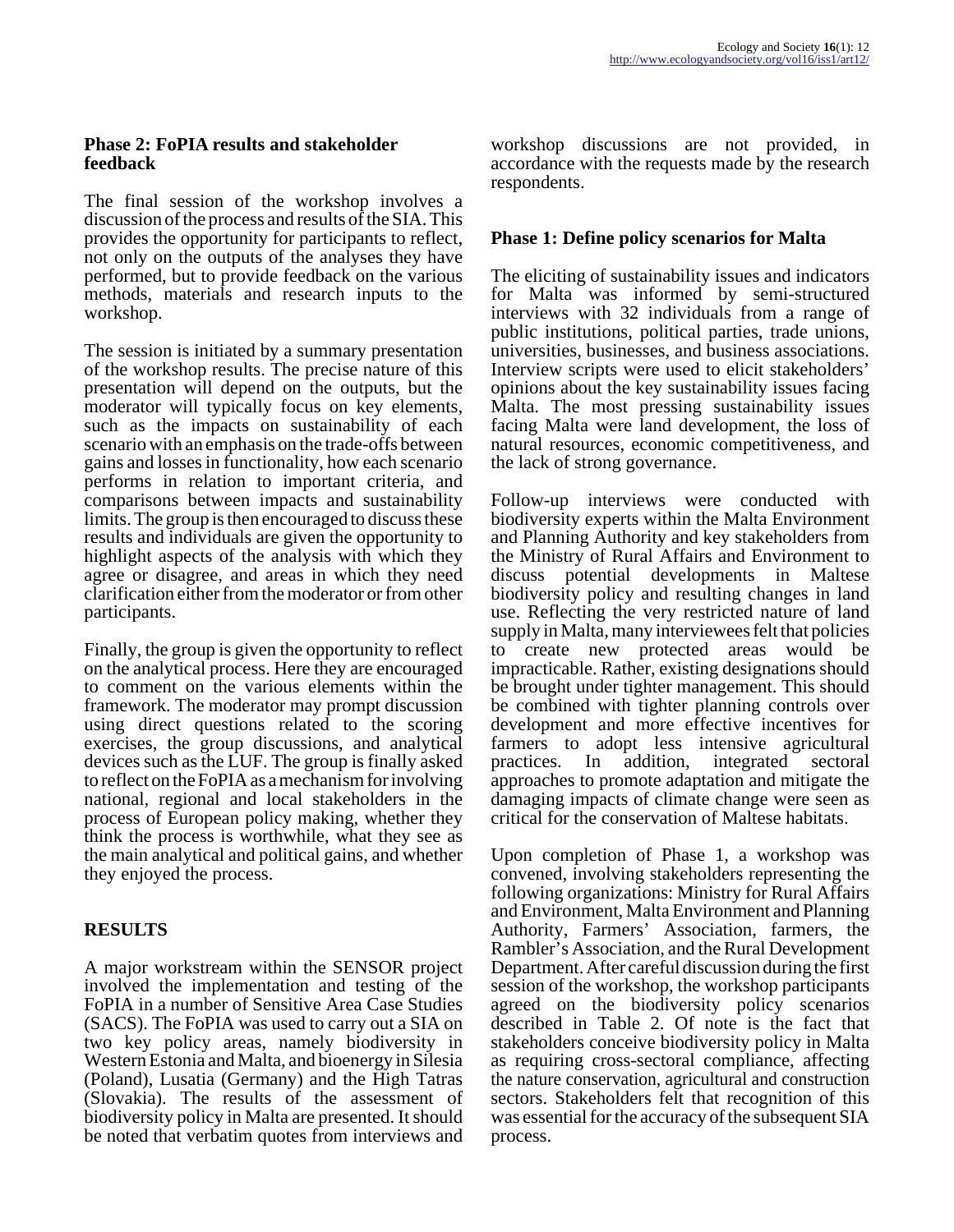| Policy Instrument                     | Policy Scenario   |                                            |                                        |
|---------------------------------------|-------------------|--------------------------------------------|----------------------------------------|
|                                       | 1. Low protection | 2. Medium protection                       | 3. High protection                     |
| Protected area management objectives  | Not met           | Partially met                              | Fully met                              |
| Area under agri-environmental schemes | Decreases         | Does not change                            | <b>Increases</b>                       |
| Area designated for "non-development" | Decreases         | Remains stable                             | <b>Increases</b>                       |
| Adaptation plans for climate change   | No plans          | Partially integrated into<br>other sectors | Fully integrated into<br>other sectors |

# **Table 2**. Biodiversity policy scenarios for Malta

#### **Phase 2: Define and analyze criteria for Malta**

The next step was to agree on sustainability criteria with the stakeholders. Having discussed the LUF and a proposed set of LUFC presented by the moderators, workshop participants agreed on the LUFC listed in Table  $\overline{3}$  ( $\overline{2}^{\text{nd}}$  column). In general, the definition of LUFC remain closely related to the "parent" LUFs, and the group felt the LUFs to be a useful representation of the key land use-related sustainability issues in Malta. Some participants did feel, however, that the sink function of land use, that is, for the dumping of waste, in Malta was missing, but it was agreed that this could be integrated within the environmental quality criterion. All the participants agreed that water status should be used to specify the LUF provision of "abiotic resources", reflecting the critical status of fresh water quantity and quality in Malta.

The LUFC were then scored, and average scores were calculated, discussed and adjusted, yielding the results displayed in Table 3  $(3<sup>rd</sup>$  column). The moderators noted the general uniformity in perceived importance across all LUFC, with slightly higher importance attached to environmental than to economic and social criteria. The group reflected that Malta currently faces serious environmental problems, and that policy performance should be judged primarily against these important criteria. However, one participant noted that the makeup of the group, with disproportionate representation of environmental organizations, may have produced a bias towards environmental criteria. Others contested this, stating that they had made a

conscious effort to base their scoring on a careful, detached consideration of the relative importance of each criterion.

#### **Phase 2: Select indicators for Malta**

The next step was to associate numeric indicators with the sustainability criteria (LUFC), to be used in a systematic indicators-based impact assessment. Having discussed a provisional set of indicators presented by the moderators, the participants agreed on the list of LUFCI shown in Table 4, expressed as impact assessment questions, with corresponding LUFC. Of note is the way in which the definition of indicators enabled stakeholders to specify the best measurement of change related to a critical sustainability issue in Malta. For example, access to the countryside was seen as having a critical bearing on the issue of public health, whereas groundwater status was felt to encompass important measurements of both quality and quantity of water within Malta's limestone aquifers.

#### **Phase 2: Impact assessment for Malta**

The participants then used the LUFCI to perform an impact assessment on each of the biodiversity policy scenarios. There followed a moderated discussion of individual scores, yielding the agreed averages presented in Table 5. As expected, stakeholders predicted largely negative impacts under "Low protection" and strong positive impacts under "High protection". Under both scenarios the amount of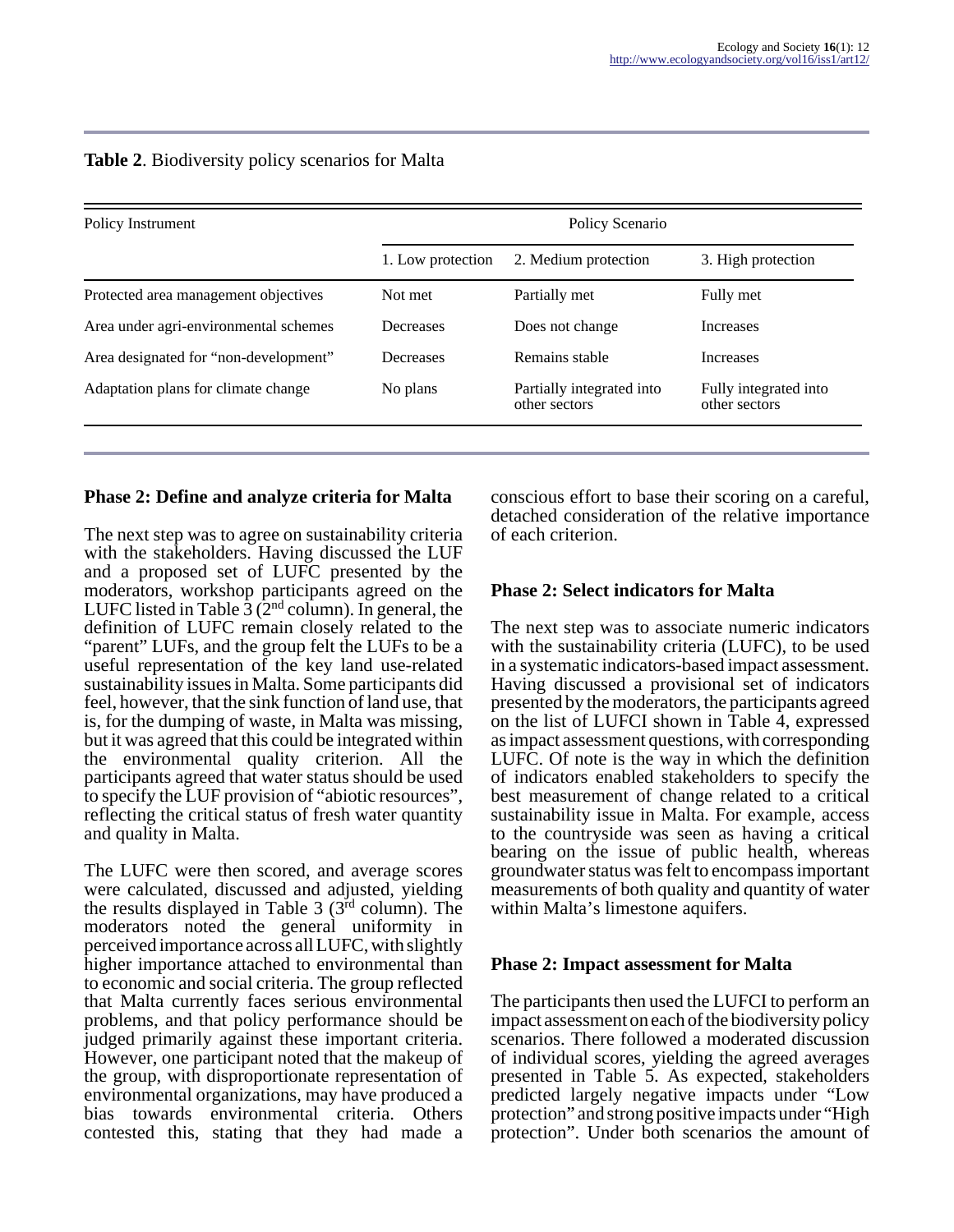| Land Use Function (LUF)                                          | Land Use Function Criteria (LUFC)             | Average score |
|------------------------------------------------------------------|-----------------------------------------------|---------------|
| SOC1: Cultural                                                   | Cultural heritage and national identity value | 7.50          |
| SOC2: Health and Recreation                                      | Physical and mental well-being                | 7.67          |
| SOC3: Provision of work                                          | Employment generation                         | 7.67          |
| $ECO1$ : Residential $\&$ non land-based<br>industries and serv. | Housing and workplace provision               | 7.00          |
| ECO2: Land-based production                                      | Competitiveness and productivity              | 6.83          |
| ECO3: Transport                                                  | Transport provision and access                | 7.83          |
| ENV1: Provision of abiotic resources                             | Water status                                  | 8.33          |
| ENV <sub>2</sub> : Provision of biotic resources                 | <b>Biodiversity</b>                           | 7.50          |
| ENV3: Maint. of ecosystem processes                              | Environmental quality                         | 9.33          |

# **Table 3**. Definition and analysis of LUFC in Malta

land made available for development emerged as the key factor having negative and positive impacts.

Discussions of scores revealed some interesting insights into differences between individuals' approaches to the task. For example, one participant gave a zero score (no change) for the indicator "How would the number of designated and managed heritage sites change in Scenario x?" under all three scenarios, explaining that the number of heritage sites would be unlikely to change irrespective of the strength of conservation policy. Another participant, who gave the indicator a score of -1 under the low protection scenario, explained that some sites may be degraded or lost due to extreme weather events if nothing was done to protect them. After discussion, it was agreed that a range of potentially influential factors could usefully be considered when assessing impacts and that this would yield more accurate predictions than a narrow focus on the impacts of policy change in isolation from all other factors.

### **Phase 2: Analyze sustainability limits for Malta**

The research team introduced this session by presenting available data related to the current status of each LUF in Malta and, for illustration purposes,

an indicative sustainability limit for each LUFCI. There followed a process of individual scoring and the discussion of average scores, yielding the agreed limit scores presented in Table 6. Stakeholders agreed that "land available for housing and employment" and "transport infrastructure" were the only LUFCI for which a loss in functionality could be deemed sustainable. Across all the other indicators, and particularly for the environmental indicators, significant or very significant improvements in functionality were deemed necessary for sustainability.

Again, the discussion of individual scores was productive and interesting. For example, one participant gave a zero limit score to the LUFCI "How would the land available for housing and employment change in Scenario x?", explaining that although he had wanted to give a negative limit score to express his view that some developed land should be reclaimed, he saw this as pointless given current legal obstacles to such an initiative. Another participant made reference to the situation in Spain in which hotels had been bought and demolished as part of a government-run coastal rehabilitation program. Upon discussion, it was agreed that such an example could be followed by the Maltese government and an adjusted limit score of -2.3 was agreed upon, that is, respondents arrived at the view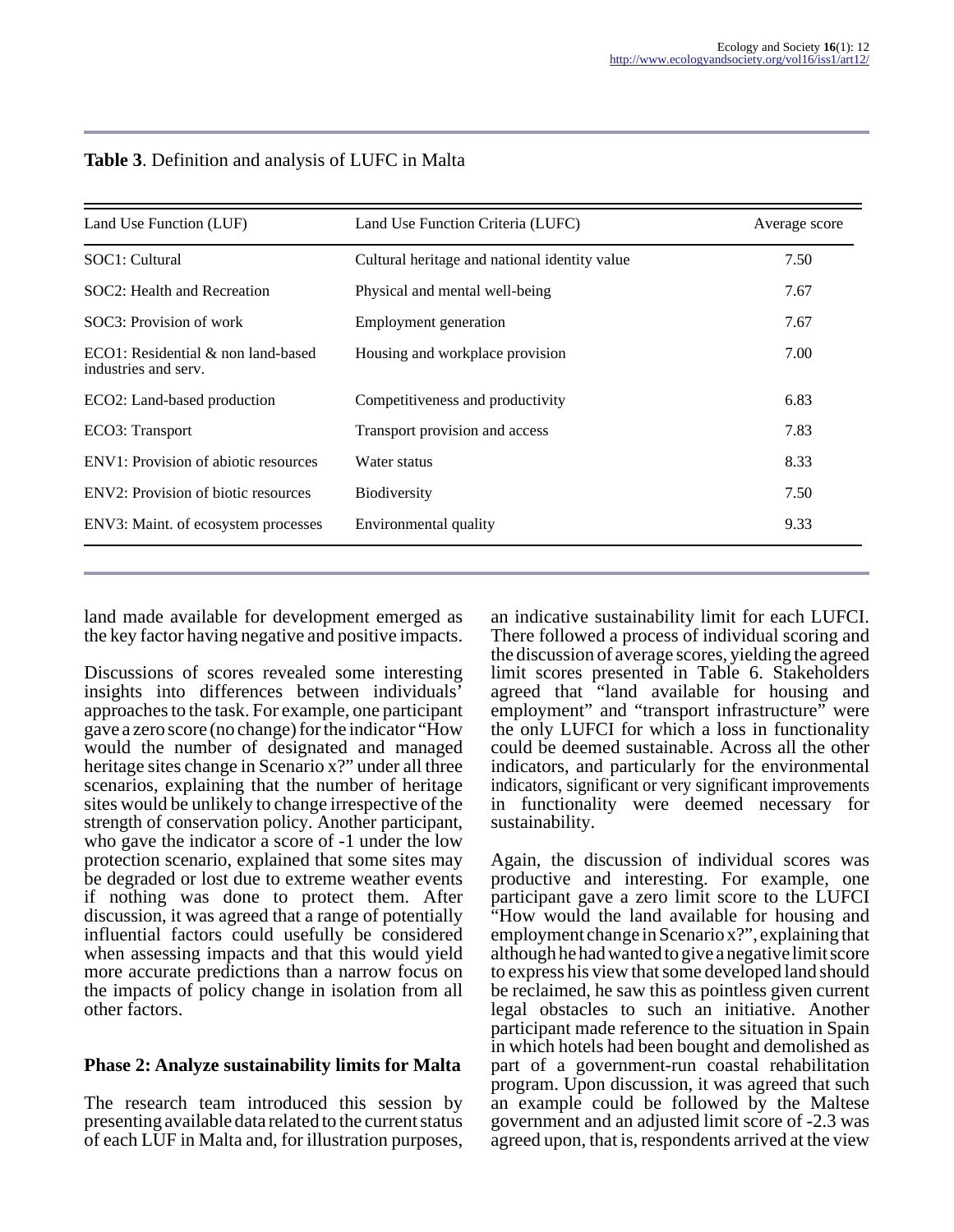# **Table 4**. Definition of LUFCI in Malta

| <b>LUFCI</b>                                              | Scenarios         |                      |                    |
|-----------------------------------------------------------|-------------------|----------------------|--------------------|
|                                                           | 1. Low protection | 2. Medium protection | 3. High protection |
|                                                           | Average IA score  | Average IA score     | Average IA score   |
| SOC1:<br>Cultural heritage and national<br>identity value | $-1.4$            | 0.4                  | 1.4                |
| SOC2:<br>Physical and mental well-being                   | $-1.6$            | $\mathbf{1}$         | 2.2                |
| SOC3:<br>Employment generation                            | $-1$              | 0.5                  | 1.5                |
| ECO1:<br>Housing and workplace provision                  | $\overline{2}$    | 0.2                  | $-2$               |
| ECO <sub>2</sub> :<br>Competitiveness and productivity    | $-1.4$            | 0.8                  | 2.2                |
| ECO3:<br>Transport provision and access                   | $-0.5$            | 0.5                  | $\mathbf{1}$       |
| ENV1:<br>Water status                                     | $-3$              | 1.2                  | 2.6                |
| ENV2:<br>Biodiversity                                     | $-2.8$            | 1.4                  | 3                  |
| ENV3:<br>Environmental quality                            | $-2$              | $\mathbf{1}$         | 2.2                |

that Malta could lose some developed land in order to regain some more "open" land.

#### **Phase 2: Stakeholder preferences for Malta**

The LUFC ranking exercise was used to elicit stakeholder preferences by revealing the performance of each scenario in relation to priority criteria for sustainable land use in Malta. A ranking order for the LUFC was obtained after a second round of scoring and is displayed in Table 7. The results show the high importance attached to environmental criteria, revealing the group's preference for Scenario 3 (high protection) which was predicted to perform positively against environmental criteria. These results could be interpreted by an end user as

justification for the trade-off of losses of land available for housing and workplaces implied by the same scenario.

Discussion of the results of the first round of scoring revealed a division between participants approaching the exercise from eco-centric and anthropocentric perspectives. For example, some argued that physical and mental well-being should be regarded as the most important criterion which they saw as a precondition for improved environmental responsibility leading to better stewardship of the natural environment. In contrast, others argued that wellbeing itself was dependent on good environmental quality. Both sub-groups agreed that the scoring exercise was constrained by the fact that, in respondents' minds, the criteria are not mutually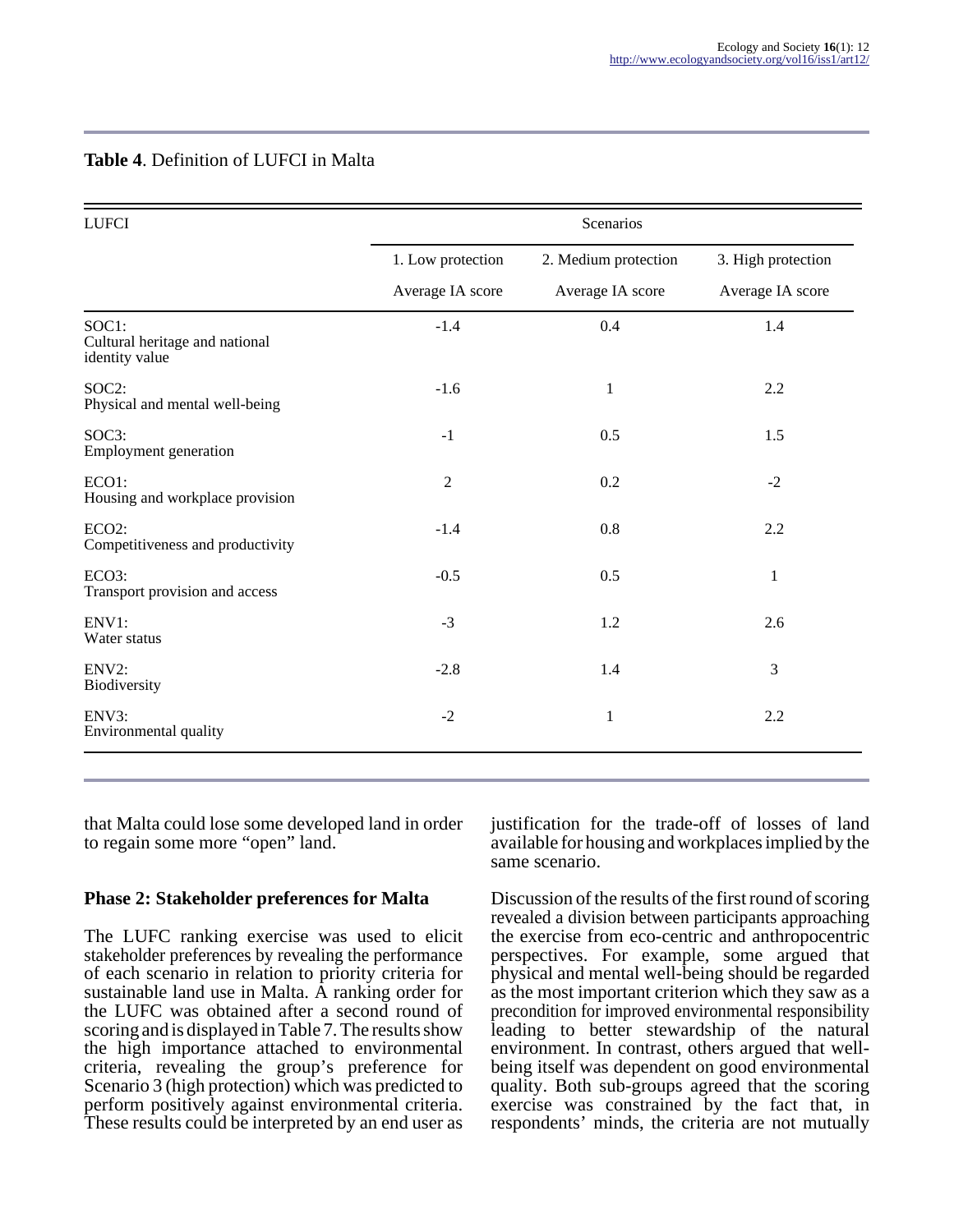| <b>LUFCI</b>                                              | Scenarios         |                      |                    |
|-----------------------------------------------------------|-------------------|----------------------|--------------------|
|                                                           | 1. Low protection | 2. Medium protection | 3. High protection |
|                                                           | Average IA score  | Average IA score     | Average IA score   |
| SOC1:<br>Cultural heritage and national<br>identity value | $-1.4$            | 0.4                  | 1.4                |
| SOC2:<br>Physical and mental well-being                   | $-1.6$            | $\mathbf{1}$         | 2.2                |
| SOC3:<br>Employment generation                            | $-1$              | 0.5                  | 1.5                |
| ECO1:<br>Housing and workplace provision                  | $\overline{2}$    | 0.2                  | $-2$               |
| ECO <sub>2</sub> :<br>Competitiveness and productivity    | $-1.4$            | 0.8                  | 2.2                |
| ECO3:<br>Transport provision and access                   | $-0.5$            | 0.5                  | 1                  |
| ENV1:<br>Water status                                     | $-3$              | 1.2                  | 2.6                |
| ENV2:<br>Biodiversity                                     | $-2.8$            | 1.4                  | 3                  |
| ENV3:<br>Environmental quality                            | $-2$              | $\mathbf{1}$         | 2.2                |

# **Table 5**. Impact assessment of biodiversity policy scenarios in Malta

exclusive or tradable, since people want both environmental quality and prosperity, and they are also inter-dependent. As such, it was difficult to avoid scoring strategically by prioritizing those criteria upon which other criteria were seen to rely, as in the example of human well-being and environmental quality. Strategic scoring had resulted in the three lowest ranking scores being given to the economic criteria, not because participants felt they were unimportant, but because they felt that attention given to environmental and social criteria would provide the necessary conditions for economic prosperity.

It was decided that a second round of voting was necessary, with the result that higher ranking positions were given to two of the economic criteria. These discussions and the markedly different

outcome in the second round of scoring illustrate how discussion leading to shared understanding of the problem and the question being addressed can significantly affect the outcome. This demonstrates the importance of deliberation in public participation exercises, and the need to balance quantitative with qualitative forms of analysis (Jacobs 1997).

#### **Phase 2: FoPIA results and stakeholder feedback for Malta**

The final session started with the moderators providing a summary presentation of the workshop results, as shown in Figure 2, which displays the impact score for each LUFCI under each scenario. Impact scores can also be compared with the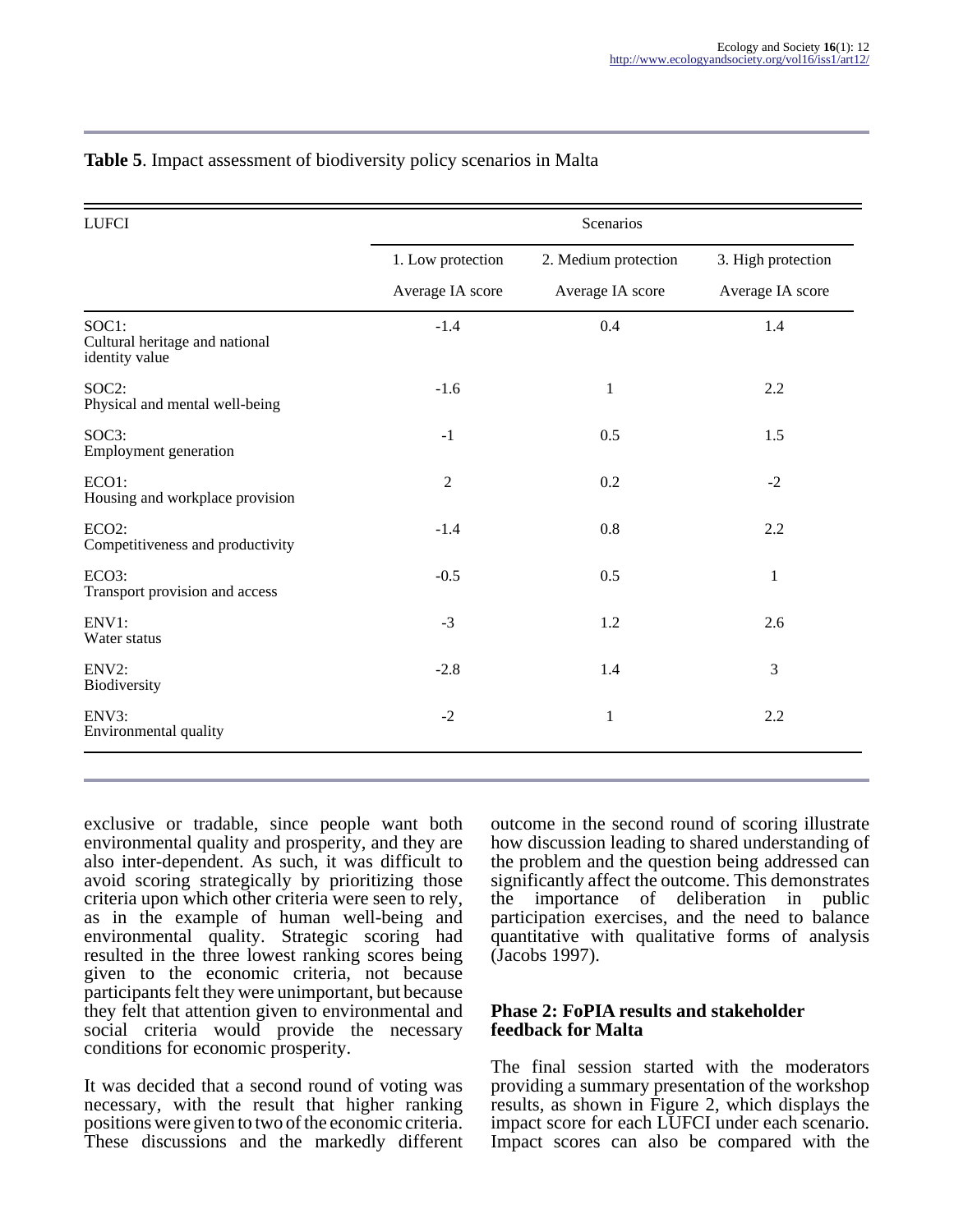#### **Table 6**. Analaysis of sustainability limits in Malta

| Land Use Function Criteria Indicators (LUFCI)                                                                               | Average limit score |
|-----------------------------------------------------------------------------------------------------------------------------|---------------------|
| SOC1: How would the number of designated and managed heritage sites change in<br>Scenario x?                                | 2.5                 |
| SOC2: How would the number of people who regularly access the countryside change in<br>Scenario x?                          | 1.8                 |
| SOC3: How would employment change in Scenario x?                                                                            | 1.1                 |
| ECO1: How would the land available for housing and employment (offices, warehouses,<br>$\&$ industry) change in Scenario x? | $-2.3$              |
| ECO2: How would the value of agricultural output change in Scenario x?                                                      | 1.0                 |
| ECO3: How would the provision of transport infrastructure change in Scenario x?                                             | $-0.5$              |
| ENV1: How would groundwater status change in Scenario x?                                                                    | 2.1                 |
| ENV2: How would the status of selected groups of species change in Scenario x?                                              | 2.4                 |
| ENV3: How would air quality be affected by Scenario x?                                                                      | 2.7                 |

sustainability limits set for each LUFCI, denoted by the trend line. Also displayed are the results of the second criteria ranking exercise, denoted by the bubble size and position on the x axis (the most important criterion is the largest), reflecting participants' prioritization of the criteria.

The results show that High protection achieves positive impacts in relation to highly prioritized criteria and performs best against the minimum sustainability standards set for each indicator. However, even High protection was predicted to have impacts that would fall short of minimum sustainability standards for the maintenance of ecosystem processes (ENV3) and cultural heritage (SOC1) functions. Medium protection is predicted to impact positively in relation to important criteria, but falls short of the minimum sustainability standards set for seven out of the nine indicators.

### **DISCUSSION**

The Impact Assessment Guidelines state that the consultation of stakeholders as part of the IA process can significantly enhance the quality, credibility and legitimacy of the resulting policy proposals. Is this

assertion borne out by the experience of implementing and testing the FoPIA?

In general, the experience of implementing the FoPIA in five case study sites has been very positive and the researchers involved are pleased to recommend the FoPIA to the EC for inclusion in the growing assemblage of impact assessment tools and procedures. These sentiments are strengthened by the largely positive feedback received from many of the stakeholders involved. However, FoPIA implementation provided the opportunity for reflection on the part of the research team and for stakeholders to provide constructive criticism of relevance to the issues of quality, credibility and legitimacy. Many of these reflections and criticisms are borne out of the inherent complexity of the analytical task of conducting sustainability impact assessments of land use change. As such, our intention is not always to offer solutions or to recommend changes in approach, but simply to report the issues as they arose and to raise awareness of them. Where appropriate, helpful pointers and suggestions are offered.

(1) Does the FoPIA enhance the quality and credibility of SIA?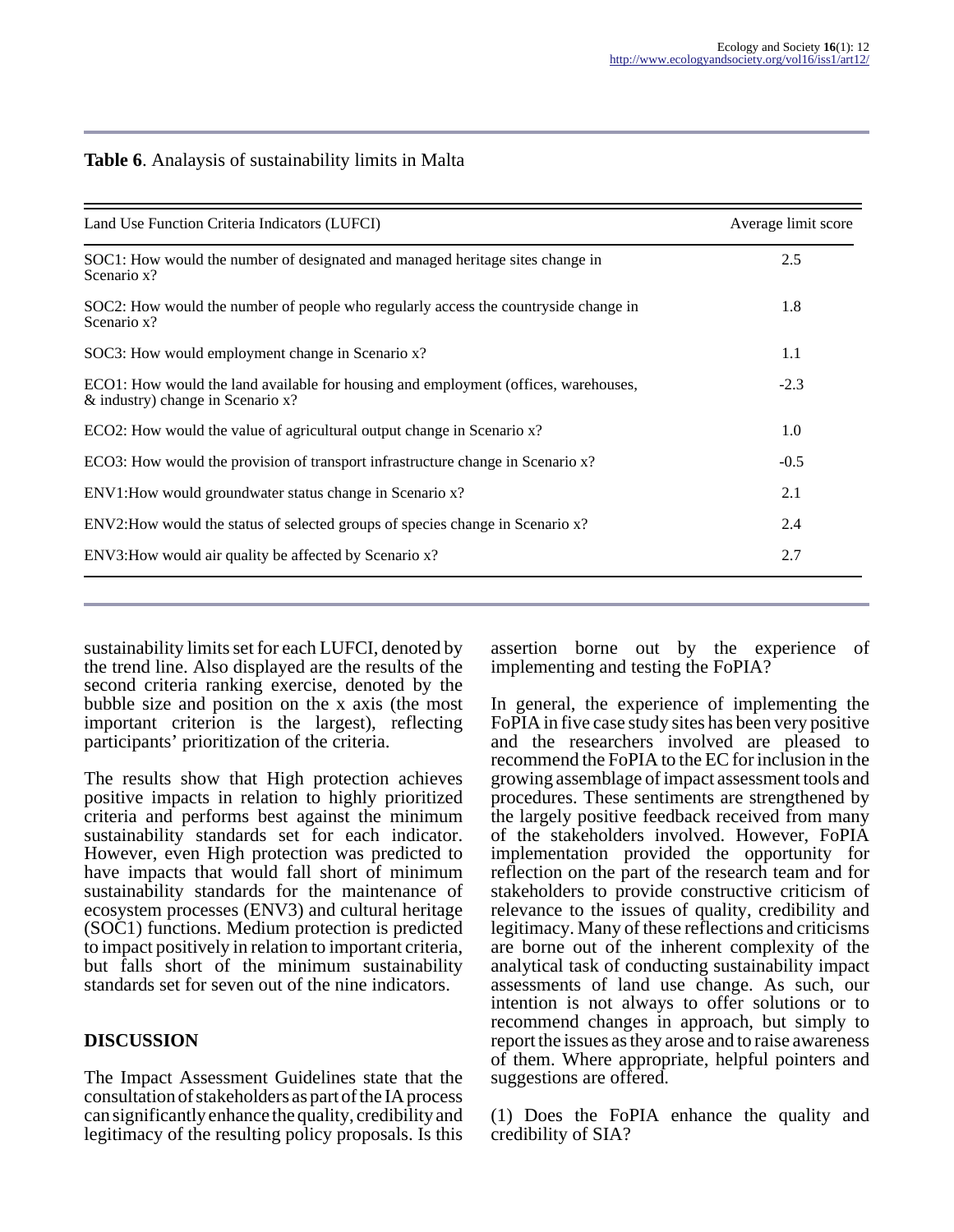#### **Table 7**. Results of LUFC ranking in Malta

| Land Use Function Criteria (LUFC)             | $Rank^{\dagger}$ |
|-----------------------------------------------|------------------|
| Cultural heritage and national identity value | 5                |
| Physical and mental well-being                | 3                |
| Employment generation                         | $\overline{2}$   |
| Housing and workplace provision               | 6                |
| Competitiveness and productivity              | л                |
| Transport provision and access                | 4                |
| Water status                                  | 7                |
| Biodiversity                                  | 8                |
| Environmental quality                         | 9                |

 $\dagger$  1 = least important, 9 = most important

The IA Guidelines emphasize the need for high levels of analytical accuracy to enhance the viability of the policy recommendations made on the basis of an IA:

*Good quality data – facts as well as figures – are an essential part of any IA. You need them to define the problem and the baseline scenario, and to identify the impacts of alternative options for dealing with the problem. Particular attention needs to be paid to quality and credibility of data (CEC 2009:18)*

When analyzing the complex human–nature systems involved in policy-driven land use change, there is a need for highly accurate and practicable forms of decision support. Some studies have shown, for example, how policies are often applied and, crucially, interpreted differently by practitioners operating in different contexts, sometimes with unforeseen and surprising consequences (Waterton et al. 2006). While the FoPIA does not make any false claims about its ability to represent exhaustively the inherent complexity of human– nature systems, it is, nonetheless, founded on a postpositivist ontology and epistemology and borne out

of an acceptance of the need to accommodate the inherent diversity and complexity within the systems under analysis. The user of the FoPIA, therefore, is necessarily interested in exploring the detail of local and regional sustainability contexts through a "communicative-rational" approach to SIA, involving the direct participation of stakeholders in the discursive analysis of policy impacts (Majone 1989, Dryzek 1990, Fischer 1990, 1993, deLeon 1997, Fischer 1998, Morris et al. 2008). In particular, the FoPIA addresses the issues of complexity by facilitating integrated assessments. Here the term integration refers to a broad conceptual framework encompassing several meanings, as follows:

(a) Integration of economic sectors: The FoPIA is designed to assess policies that affect six land use intensive economic sectors, namely, agriculture, forestry, tourism, energy, transport infrastructure, and nature conservation. This sectoral integration is orchestrated both through stakeholders' discursive analysis of competing claims for land made by the sectors in response to the policy under examination, and through their predictions of impacts that result from these changes in land use across a range of sustainability indicators.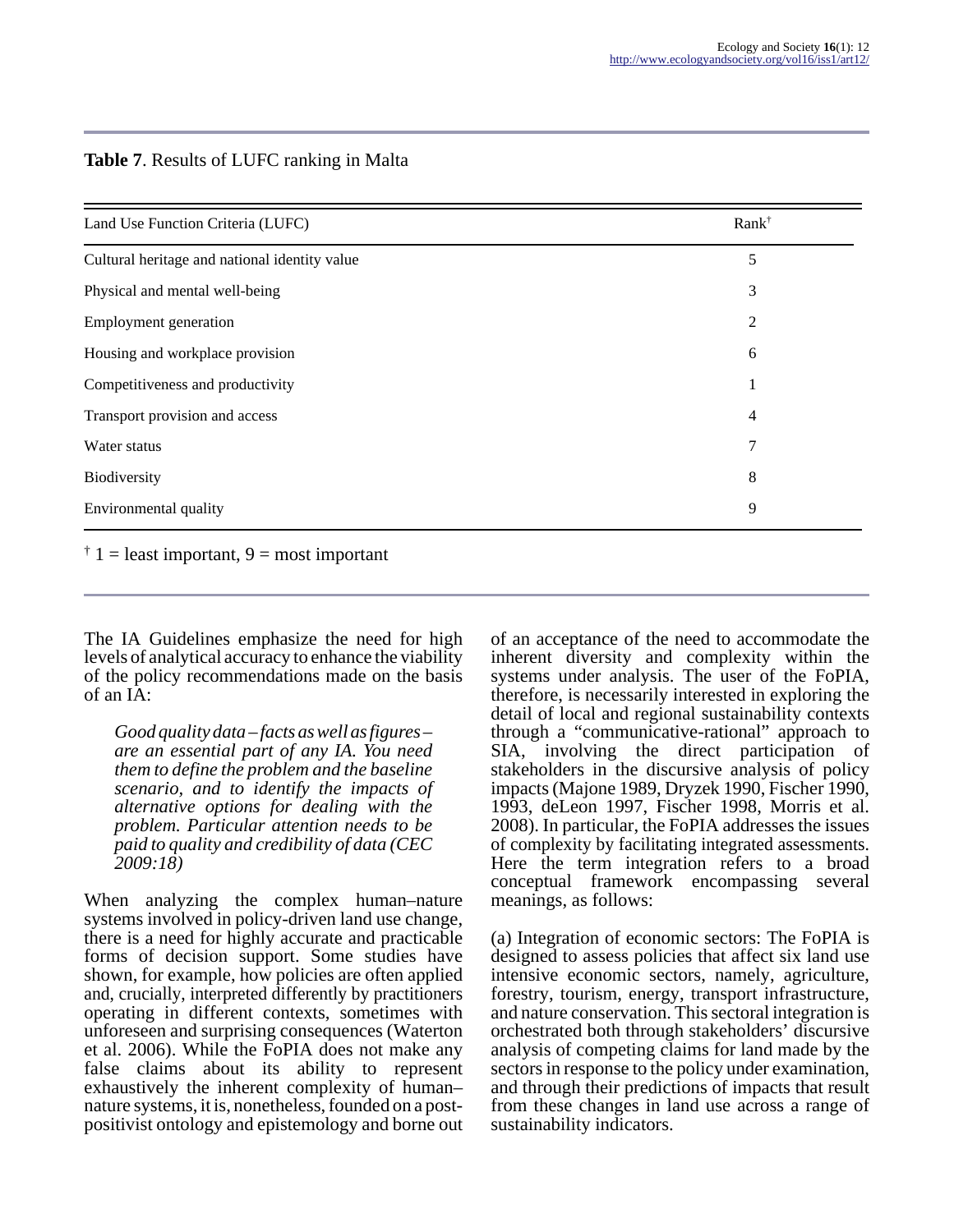

**Fig. 2**. Summary presentation of FoPIA results - SIA of biodiversity policy scenarios in Malta. Bubble size denotes relative importance of LUFC. Trend line denotes sustainability limit for LUFCI.

(b) Integration across the three pillars of sustainable development: The FoPIA facilitates impact assessments that reflect changes in economic, environmental, and social systems, adopting what has been called the Triple Bottom Line approach (Eggenberger and Partidário 2000, Sheate et al. 2003, Twigger-Ross 2003). FoPIA design recognizes that economy, society, and environment are not independent from one another, however, but must be treated as inter-related functions of a complex system.

*...dividing the holistic concept of sustainability into three pillars ...runs the risk of the sum of the parts being less than the whole. This is particularly true if the interrelations between the three pillars are not adequately understood and described... (Gibson 2001:12).*

Accordingly, the FoPIA encourages stakeholders to consider the relationships between environmental, economic, and social issues, in order to assess policy impacts accurately and to inform decisions about unavoidable trade-offs, compromises and possible win-win situations.

(c) Integration of the multi-functional nature of land use: The FoPIA provides a mechanism for SIA that captures this notion of multifunctionality, through the selection of indicators that represent a range of social, economic, and environmental Land Use Functions relevant to a particular region (Perez-Soba et al. 2008, Tabbush et al. 2008).

The FoPIA allows detailed knowledge of context to be applied to assessments of policy impacts and, crucially, the relationships between impacts, thereby integrating sustainability pillars, multiple land use functions, and sectors. For example, to the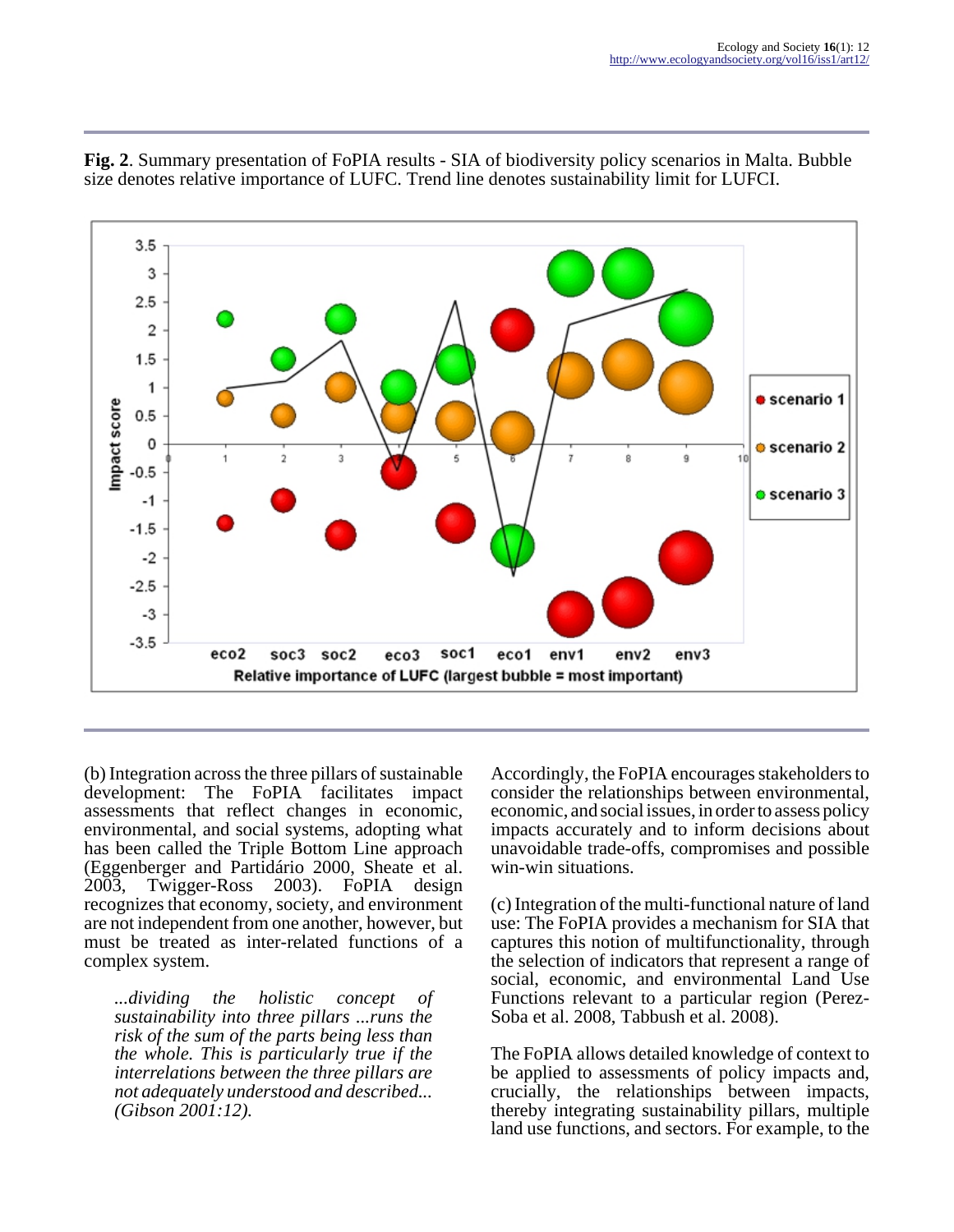surprise of the research team, Maltese stakeholders predicted that the value of agricultural outputs would increase under the high biodiversity protection scenario and that they would fall under the low protection scenario, which is a prediction that, at face value, seemed counterintuitive. Participants explained that, under the high protection scenario, Maltese farmers would be more likely to diversify their production base, and to explore and exploit specialist niche markets within the agro-industry sector, thereby increasing the financial value of their products. Specialist products from agriculture, such as woolen clothing, might be produced for the growing tourist market, a related impact of stronger biodiversity protection measures. This provides an interesting illustration of how knowledge of local culture, micro-economic factors, and the likely societal responses to changing conditions can be brought to bear in integrated impact assessment.

The FoPIA involves quantitative forms of analysis, with a number of scoring exercises used for the analysis of criteria, impacts and limits. A number of participants raised concerns about the use of quantification. Some found it difficult to make the conceptual link between reality and a set of essentially abstract numbers. Others felt uncomfortable with the idea of quantifying opinions and values. Some were concerned about the simple application of the numerical outputs of the analysis within decision making contexts without regard for the inherent complexity and uncertainty surrounding the judgments that informed them. All of these reservations raise important questions about the quality and credibility of FoPIA outputs. During discussions of these issues, the research team was at pains to allay fears about the use of quantification, drawing attention to the social learning approach, whereby individual scoring exercises were followed by group discussions that enabled participants to explore differences in opinion and understanding and to adjust average scores based on the outcomes of their discursive analysis. Furthermore, it was stressed that quantitative outputs need not be reported in isolation, but could be accompanied by detailed accounts of participants' discussions, particularly when there was a high level of disagreement between participants, or when the group expressed concern about the accuracy of their predictions. It is worth highlighting, however, that despite these explanations some stakeholders remained critical of the quantitative forms of analysis.

Another issue affecting the quality and credibility of FoPIA outputs is the selection of stakeholders to take part in the workshops (Phases 3 and 4). During the discussion of FoPIA results in Malta, one participant observed that had the stakeholder group been composed of people representing other interest groups and sectors including, for example, property developers and bird hunters, the process might have produced quite different results. Indeed, these issues were discussed among SENSOR project partners involved with the organization of the workshop. It was clear during these discussions that the ideal of equal representation of all potential interest groups would be almost impossible to achieve. Firstly, in practical terms it was proving difficult to find a date when all the invited stakeholders could attend. Secondly, given the extreme political and social sensitivities surrounding the issue of biodiversity conservation in Malta and the strongly conflicting interests of land development, conservation, agriculture, and hunting, it was felt that equal representation could be achieved in one group, but only at the expense of reasoned debate and discussion. As such, the makeup of the workshop participants did, perhaps, introduce a bias in favor of environmental criteria. This is reported here to raise awareness of the potential complexities and analytical consequences of stakeholder analysis and selection. While simple solutions do not immediately present themselves, the research team did reflect on the importance of reporting stakeholder selection candidly so that end users can interpret FoPIA outputs with a full understanding of any potential bias.

(2) Does the FoPIA enhance the legitimacy of SIA?

The IA Guidelines state that consultation is key to bringing legitimacy to the policy recommendations that are informed by an IA process:

*Consultation helps to ensure that policies are effective and efficient, and it increases the legitimacy of EU action from the point of view of stakeholders and citizens (CEC 2009:19).*

The issue of legitimacy has driven the development of a vast array of participatory methods to involve stakeholders in decision making (see, for example, Costanza and Ruth 1998, Mayer and Geurts 1998, Van Asselt and Rijkens-Klomp 2002, Kasemir et al. 2003). These methods have emerged in concert with a general questioning of the relationship between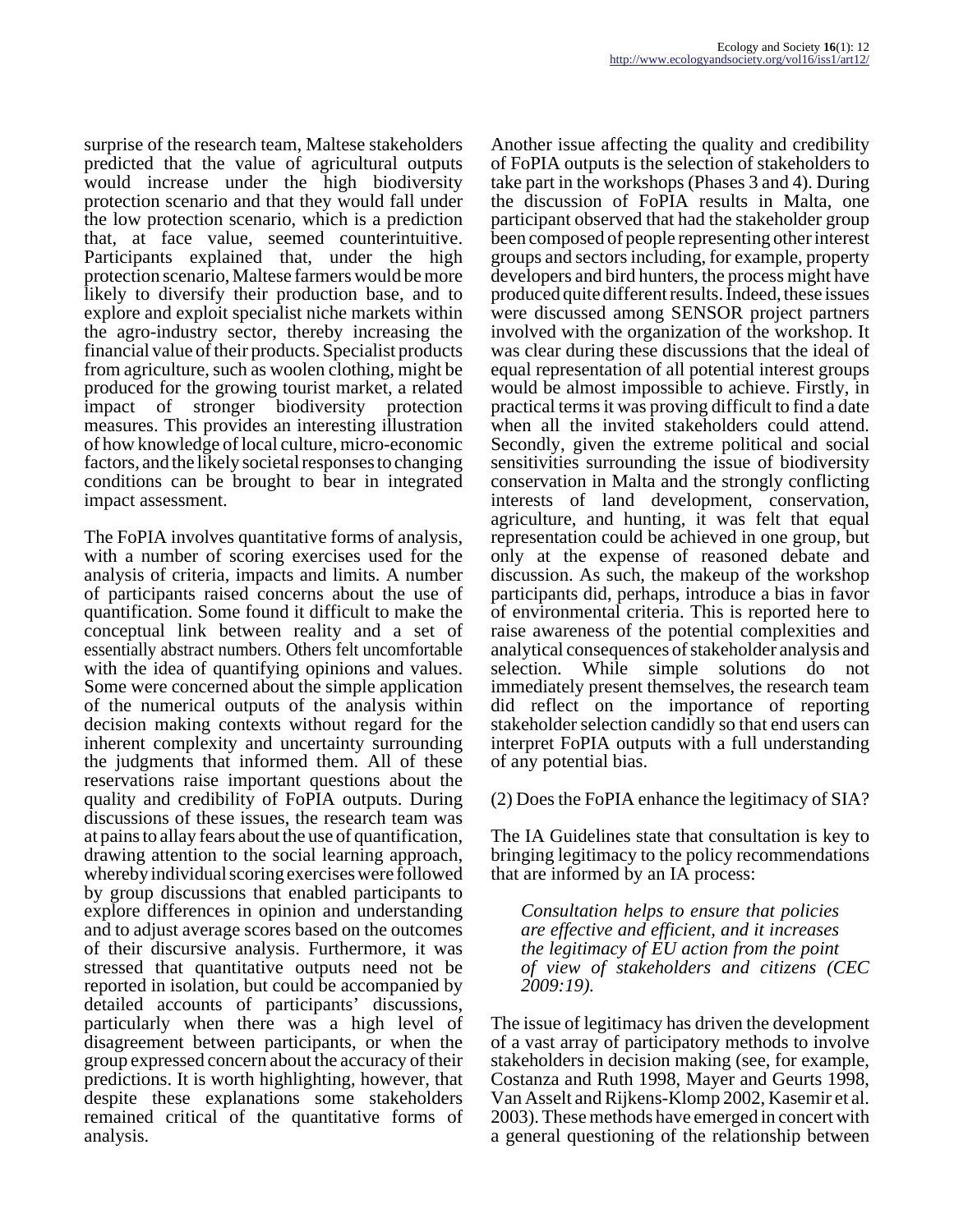science and policy making and between science and society. Other commentators have called for a new contract between science and society, involving a shift in emphasis away from the production of reliable knowledge to the production of a socially robust knowledge that is sensitive to real-life contexts in which a particular problem field is experienced (Stirling 1997, Durning 1999, Gibbons 1999). For these commentators, ideas of legitimacy have as much to do with the involvement of stakeholders as holders of opinions about appropriate courses of action in the light of their experiences of particular issues and problems as they do about stakeholders as knowledge bearers.

Owens et al. (2004) note that concepts of sustainability and by association, therefore, the practice of SIA, necessarily follow some predetermined value system or normative presuppositions. Of particular relevance here is the fact that policy-related SIA is oriented towards decision making processes that are informed by the principle of intergenerational equity and guided by the need to balance or, sometimes unavoidably, to trade-off between the three pillars of sustainability. The inherently normative nature of SIA begs the question: whose criteria should be taken into account? Depending on their position within the heirarchy of European policy making, or on their own beliefs about the appropriate spatial and temporal distribution of positive and negative policy impacts, different stakeholders will draw quite different conclusions about what constitutes an appropriate course of action in the light of a SIA. This subjectivity is particularly apparent when one considers that policy making for sustainable development necessarily starts from the perception of a particular sustainability issue or problem and that perceptions are likely to differ between the political centre and the political periphery. Given that decisions will be made in Brussels based on the forecasting of impacts in regions across Europe, there is a strong case for involving regional stakeholders in the assessment of criteria that can guide, inform and, therefore, legitimate difficult and delicate policy choices. Stirling captures this point succinctly, arguing that the facilitation of public deliberation on issues of policy and decision making can provide "the essential empirical inputs concerning the selection, definition and prioritization of the appraisal criteria" (1997:127).

Many stakeholders provided a positive endorsement for the application of sustainability criteria analysis within the SIA process, which was seen as a potentially powerful means of raising awareness of

key regional sustainability issues within centralized processes of European policy making. Furthermore, stakeholders felt that the analysis of limits provided a valuable line of influence over the interpretation of assessment results and the political decisions flowing from them. In the case of Malta, for example, the analysis provided a means by which stakeholders could communicate that Low and Medium protection scenarios would be largely unacceptable in sustainability terms.

Another important outcome from the Maltese case relates to the comparison of sustainability issues in the EU Impact Assessment Guidelines (CEC 2009) and those discussed with Maltese stakeholders during Phase 1 (Moncada et al. 2010). The Guidelines do not include important impact issues such as peripherality and insularity, which are crucial for the vast majority of European islands. Their inclusion would allow a greater representation of the issues involved in European land use changes, thereby enhancing the legitimacy of this important impact assessment reference document.

### **CONCLUDING REMARKS**

The rationale, design, and implementation of a Framework for Participatory Impact Assessment (FoPIA) have been discussed. A strong case for the development of such a participatory approach is offered, focusing on the issues of quality, credibility, and legitimacy, which are driving the development of participatory approaches to Impact Assessment (IA). We have paid considerable attention to the careful description of the sequenced methods within the FoPIA, and have deliberately illustrated ways in which this approach can not only enhance the accuracy of the IA process, but also provide a mechanism by which policy decision making at the political centre can be made responsive to sustainability issues and problems as they are experienced at the political periphery.

The presentation of the FoPIA shows how a deliberative research approach involving stakeholder discussions and instances of social learning can coexist with quantitative forms of analysis, offering the potential for integration across methodological and epistemological boundaries. Facilitating a combination of stakeholder-based discussions and quantified impact assessments of policy scenarios, the development of the FoPIA thus far has set a useful precedent for moving towards methodological, epistemological, and disciplinary integration by balancing the conflicting demands placed on it by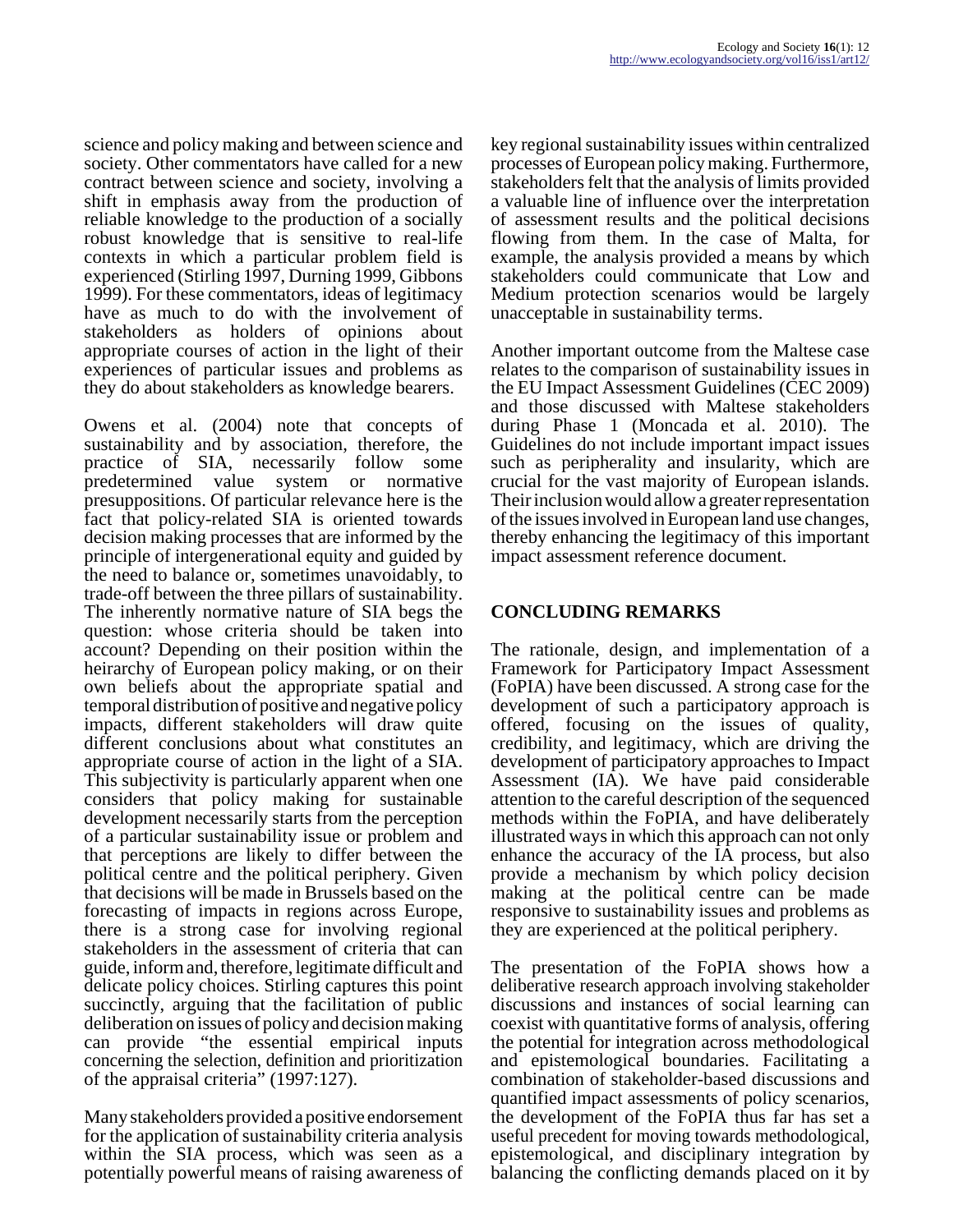two broad schools of analysis, one requiring the purposeful complication of the analysis through discussion, the other imposing a regime of simplification through forms of quantification. It is envisaged that the FoPIA can significantly enhance the deliberative scope of European policy making.

*Responses to this article can be read online at: [http://www](http://www.ecologyandsociety.org/vol16/iss1/art12/responses/).ecologyandsociety.org/vol16/iss1/art12/ responses/*

### **Acknowledgments:**

*The authors acknowledge the important contributions to this work made by a large number of individuals and organizations. In particular, they thank the many people who gave up valuable time to take part in interviews and workshops as part of the FoPIA process. This publication is, in no small measure, a result of their enthusiasm and generosity.*

### **LITERATURE CITED**

CEC (Commission Of The European Community). 2002. *Towards a reinforced culture of consultation and dialogue - general principles and minimum standards for consultation of interested parties by the Commission*. Communication from the Commission. Commission of the European Community, Brussels, Belgium.

CEC (Commission Of The European Community). 2009. *Impact assessment guidelines*. Secretariat of the Commission (SEC), Brussels, Belgium.

Costanza, R., and M. Ruth. 1998. Using dynamic modelling to scope environmental problems and build consensus. *Environmental Management* 22 (2):183-195.

deLeon, P. 1997. *Democracy and the policy sciences*. State University of New York Press, Albany, New York, USA.

Dryzek, J. S. 1990. *Discursive democracy*. Cambridge University Press, Cambridge, Massachussetts, UK.

Durning, D. 1999. The transition from traditional to postpositivist policy analysis: a role for Q methodology. *Journal of Policy Analysis and Management* 18:389-410.

EEA (European Environment Agency). 1999. *Environmental indicators: typology and overview.* Technical report No 25. European Environment Agency, Copenhagen, Sweden.

Eggenberger, M., and M. Partidario. 2000. Development of a framework to assist the integration of environmental social and economic issues in spatial planning. *Impact Assessment Project Appraisal* 18(1):201– 7

Fischer, F. 1990. *Technocracy and the politics of expertise*. Sage, Newbury Park, California, USA.

Fischer, F. 1993. Citizen participation and the democratization of policy expertise. *Policy Sciences* 26:165-187.

Fischer, F. 1998. Beyond empiricism: Policy inquiry from a postpositivist perspective. *Policy Studies Journal* 26:129–146.

Gibbons, M. 1999. Science's new social contract with society. *Nature* 402(2):C81-C84.

Gibson, R. 2001. *Specification of sustainabilitybased environmental assessment decision criteria and implications for determining ''significance'' in environmental assessment.* Online [URL]: [http://w](http://www.sustreport.org/downloads/Sustainability,EA.doc) [ww.sustreport.org/downloads/Sustainability,EA.doc](http://www.sustreport.org/downloads/Sustainability,EA.doc)

Henkens, R., V. Tassone, S. Grafakos, R. De Groot, and J. Luttik. 2007. *A participatory decision support tool to assess costs and benefits of tourism development scenario. Application of the adaptive model to Greater Giyani, South Africa.* Alterrareport 1583. Wageningen University, The Netherlands.

Jacobs, M. 1997. Environmental valuation, deliberative democracy and public decision-making institutions. *in* J. Foster, editor. *Valuing nature? Economics, ethics and the environment*. Routledge, London, UK.

Kasemir, B., J. Jäger, C. Jaeger, and M. Gardner. 2003. *Public participation in sustainability science:*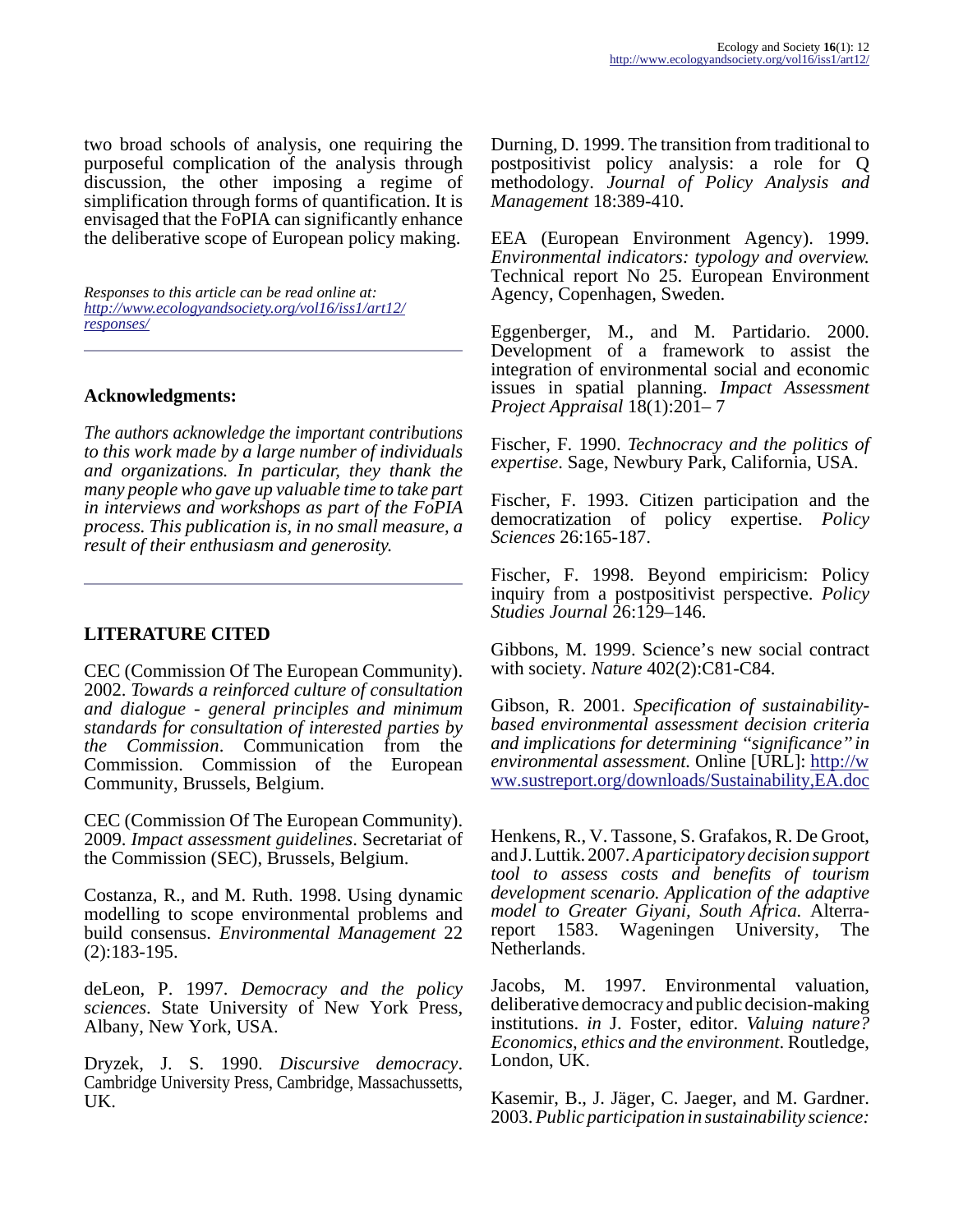*a handbook.* Cambridge University Press, Cambridge, UK.

Kuhlman, T. 2008. Scenarios: driving forces and policies. Pages 35-54 *in* K. Helming, M. Perez-Soba, and P. Tabbush, editors. *Sustainability impact assessment of land use changes.* Springer, Berlin, Germany.

Ling, C., J. Handley, and J. Rodwell. 2007. Restructuring the post-industrial landscape: a multifunctional approach. *Landscape Research* 32:285-307.

Majone, G. 1989. *Evidence, argument and persuasion in the policy process*. Yale University Press, New Haven, Connecticut, USA.

Mayer, I., and J. Geurts, 1998. De instrumentele mogelijkheden van de argumentatieve beleidsanalyse: participatieve methoden. Pages 187-204 *in* A. Hoppe, and A. Peterse, editors. *Bouwstenen voor argumentatieve beleidsanalyse*. Elsevier, The Hague, The Netherlands.

Moncada, S., M. Camilleri, S. Formosa, and R. Galea. 2010. From incremental to comprehensive: towards island-friendly European Union policymaking. *Island Studies Journal* 5(1):61-88.

Morris, J., M. Camilleri, and S. Moncada. 2008. Key sustainability issues in European sensitive areas – a participatory approach. Pages 451-470 *in* K. Helming, M. Perez-Soba, and P. Tabbush, editors. *Sustainability impact assessment of land use changes.* Springer, Berlin, Germany.

Owens, S., T. Rayner, and O. Bina. 2004. New agendas for appraisal: reflections on theory, practice and research. *Environment and Planning A* 36 (11):1943-1959.

Perez-Soba, M., S. Petit, L. Jones, N. Bertrand, V. Briquel, L. Omodei-Zorini, C. Contini, K. Helming, J. Farrington, T. Mossello, D. Wascher, F. Kienast, and R. De Groot. 2008. Land use functions – a new conceptual approach to assess the impact of land use changes on land use sustainability through multifunctionality. Pages 375-404 *in* K. Helming, M. Perez-Soba, and P. Tabbush, editors. *Sustainability impact assessment of land use changes.* Springer, Berlin, Germany.

Sheate, W., S. Dagg, J. Richardson, R. Aschemann, J. Palerm, and U. Steen. 2003. Integrating the environment into strategic decision-making: conceptualizing policy SEA. *European Environment*  $13(1):1-18.$ 

Sieber, S., K. Muller, P. Verveij, H. Haraldsson, K. Fricke, C. Pacini, K. Tscherning, K. Helming, and T. Jansson. 2008. Transfer into decision support: the Sustainability Impact Assessment Tool (SIAT). Pages 107-128 *in* K. Helming, M. Perez-Soba, and P. Tabbush, editors. *Sustainability impact assessment of land use changes.* Springer, Berlin, Germany.

Stirling, A. 1997. Multi-criteria mapping: mitigating problems of environmental valuation? Pages 186-210 *in* J. Foster, editor. *Valuing nature?* Routledge, London, UK.

Tabbush, P., P. Frederiksen, and D. Edwards. 2008. Impact assessment in the European Commission in relation to multifunctional land use. Pages 35-54 *in* K. Helming, M. Perez-Soba, and P. Tabbush, editors. *Sustainability impact assessment of land use changes.* Springer, Berlin, Germany.

Tscherning, K., H. König, B. Scöβer, K. Helming, and S. Sieber. 2008. Ex-ante impact assessments (IA) in the European Commission – an overview. Pages 17-33 *in* K. Helming, M. Perez-Soba, and P. Tabbush, editors. *Sustainability impact assessment of land use changes.* Springer, Berlin, Germany.

Twigger-Ross, C. 2003. *Emerging approaches to integrated assessment*. Paper presented at the 23rd Annual Meeting of the International Association for Impact Assessment. Marrakech, Morocco. June 2003.

Van Asselt, M., and N. Rijkens-Klomp. 2002. A look in the mirror: reflection on participation in integrated assessment from a methodological perspective. *Global Environmental Change* 12:167-184.

Waterton, C., J. Morris, and L. Norton. 2006. Understanding Loweswater: interdisciplinary research in practice. *Journal of Agricultural Economics* 57 (2):277–293.

[1] Conventionally, land use has been understood to describe the allocation of land to different land cover